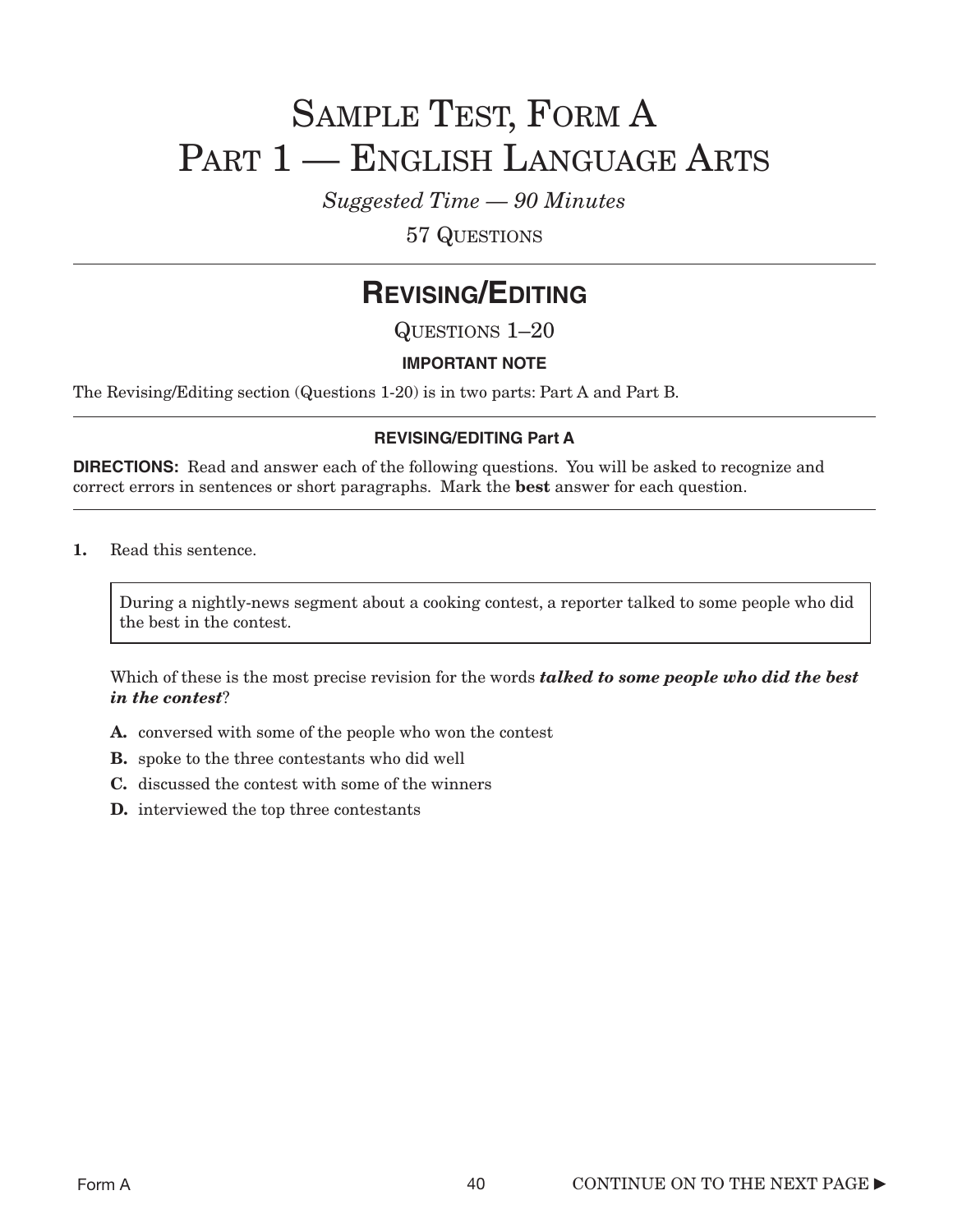### 2. Read this paragraph.

(1) When coal was used to heat homes, it frequently left a soot stain on the walls. (2) Brothers Cleo and Noah McVicker, who owned a cleaning product company, created a doughy substance to help people remove this soot. (3) Over time, as natural gas becomes more common, people had little need for soot cleansers, and the McVickers' family company struggled to stay in business. (4) Then one day, Joe McVicker, Cleo's son, learned that his sister-in-law had been using the substance for art projects in her classroom, so he remarketed the product as the toy known today as Play-Doh.

Which sentence should be revised to correct an inappropriate shift in verb tense?

- E. sentence 1
- F. sentence 2
- G. sentence 3
- H. sentence 4
- 3. Read this sentence.

The animal shelter, which is located on Midway Street, is looking for volunteers to help with a variety of tasks, such as walking dogs cleaning kennels, hand-feeding newborn kittens, and supporting the pet adoption process.

Which edit should be made in this sentence?

- A. delete the comma after *shelter*
- B. insert a comma after *volunteers*
- C. insert a comma after *dogs*
- D. delete the comma after *kennels*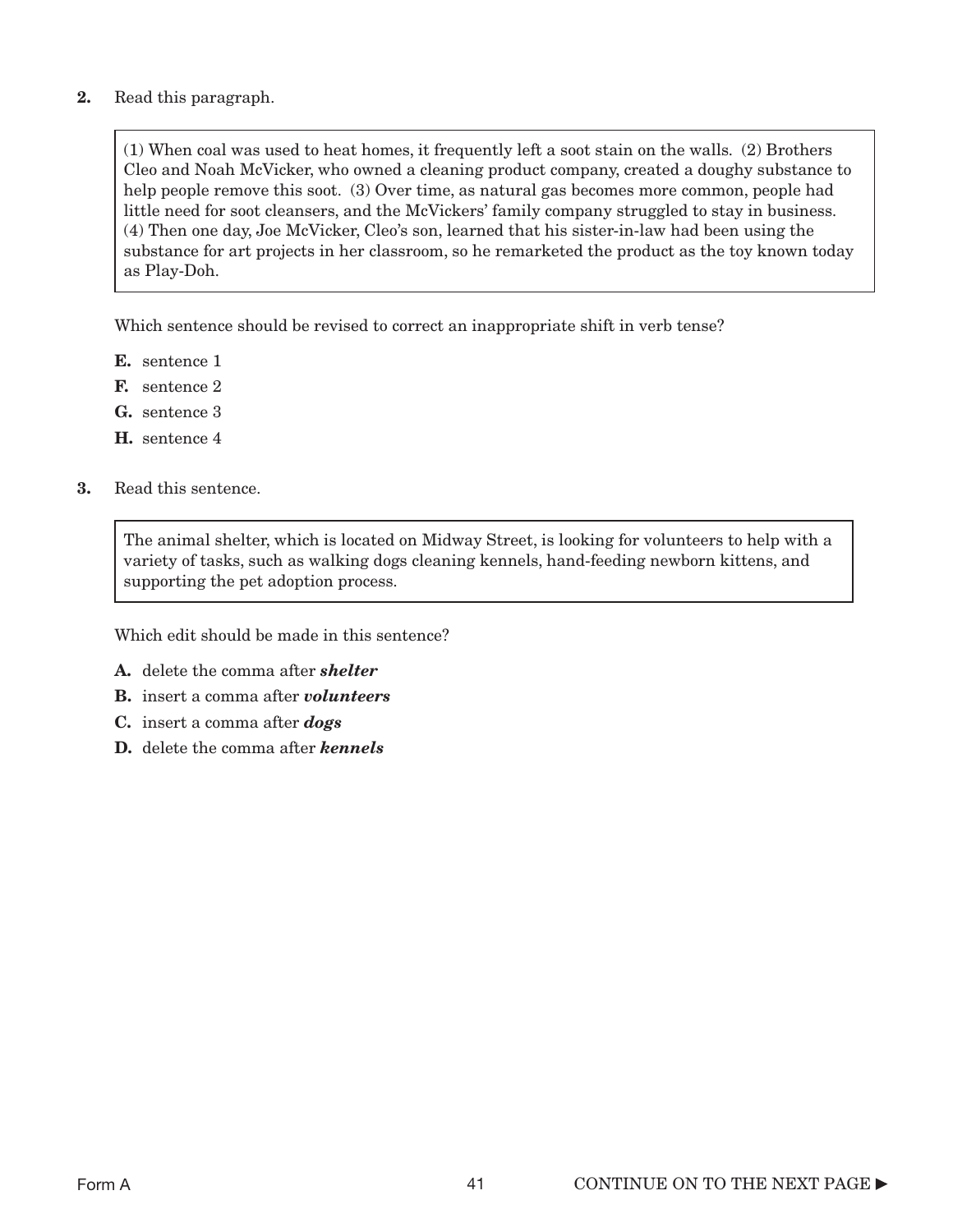### 4. Read these sentences.

- (1) Flyby missions near Jupiter have been happening since 1973.
- (2) Flyby missions allow scientists to collect data about Jupiter and its moons.

What is the best way to combine these sentences to clarify the relationship between the ideas?

- E. Flyby missions near Jupiter, which allow scientists to collect data about the planet and its moons, have been happening since 1973.
- **F.** Although there have been flyby missions near Jupiter since 1973, they have allowed scientists to collect data about the planet and its moons.
- G. Flyby missions near Jupiter allow scientists to collect data about the planet and its moons, which have been happening since 1973.
- H. Since 1973 flyby missions have been happening near Jupiter, but they allow scientists to collect data about the planet and its moons.
- 5. Read this paragraph.

(1) Eliza and Brianna have been singing in their school chorus since they were in fourth grade. (2) The girls always sing a duet at the school talent show, and they take turns singing the national anthem before school sporting events. (3) Outside of school, she also sings in a choir made up of young and old members of her community. (4) Both girls hope that they will be able to continue singing for many more years.

Which sentence should be revised to correct a vague pronoun?

- A. sentence 1
- B. sentence 2
- C. sentence 3
- D. sentence 4
- 6. Read this sentence.

In 1962 the agile athletic Wilt Chamberlain became the first and only professional basketball player in the United States to score 100 points in a single game.

Which edit should be made to correct this sentence?

- E. insert a comma after *agile*
- F. insert a comma after *Chamberlain*
- G. insert a comma after *only*
- H. insert a comma after *States*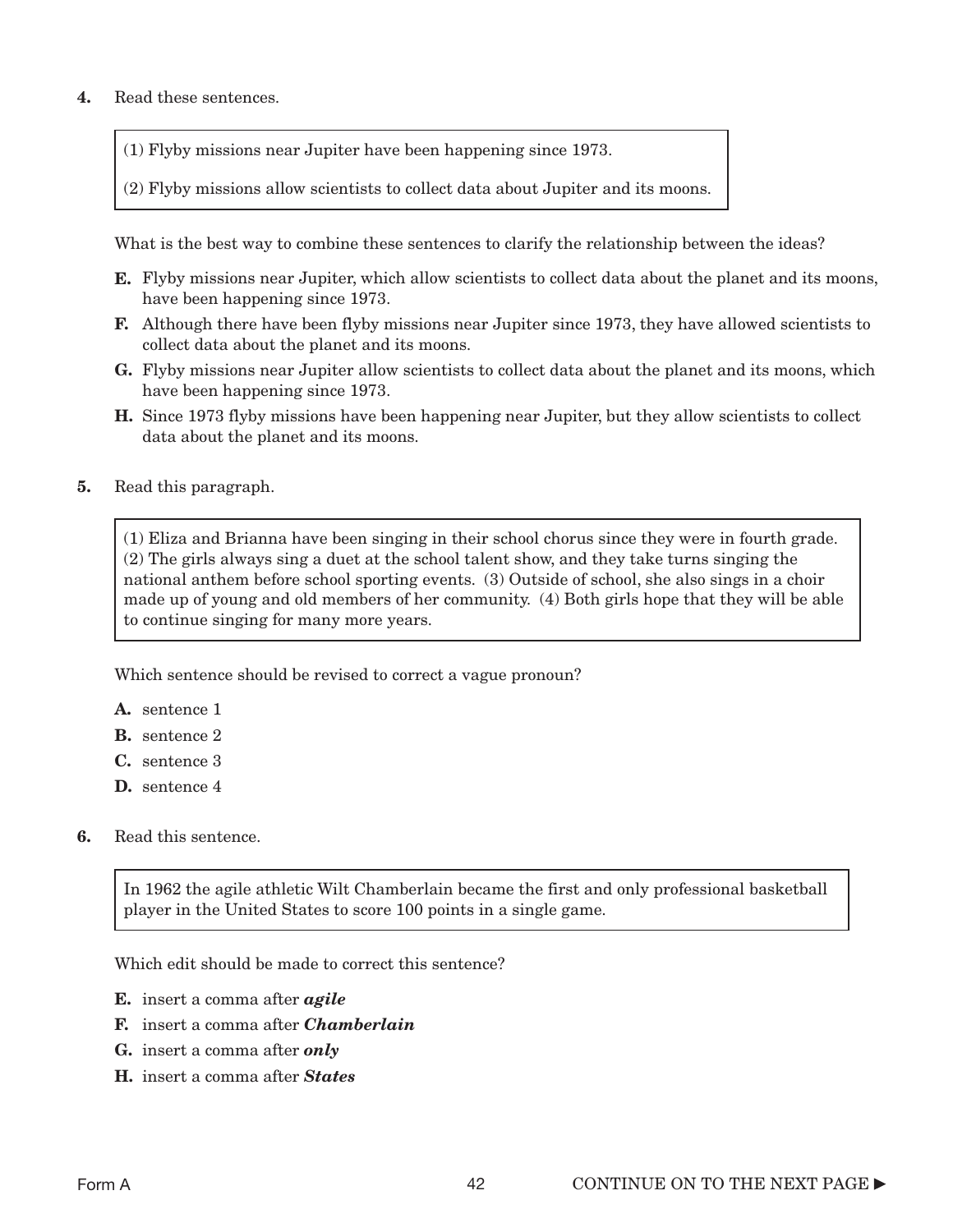### **REVISING/EDITING Part B**

**DIRECTIONS:** Read the passage below and answer the questions following it. You will be asked to improve the writing quality of the passage and to correct errors so that the passage follows the conventions of standard written English. You may reread the passage if you need to. Mark the best answer for each question.

### Unlock, Ride, Return

(1) In metropolitan areas around the world, millions of cars, trucks, and taxis pack the streets every day, causing headaches for commuters and polluting the environment. (2) Public transportation eases some of this congestion, but crowding and potential delays are still an issue for many travelers. (3) In recent years, another transportation option has been gaining momentum in some cities. (4) This option is all about sharing bicycles, which is a creative and new idea for some.

(5) The bike share concept is fairly simple. (6) Bike stations are set up at multiple locations in a city. (7) Frequent users can purchase a membership pass, while less-frequent users or tourists can buy a daily permit. (8) Many city bikers prefer bike sharing over ownership. (9) They are not responsible for the bike's storage or its maintenance. (10) Tourists also benefit from having an affordable way to experience the sites of a city.

(11) The largest bike sharing program in the United States today is in New York City. (12) Known as Citi Bike, the program was launched in 2013 and now boasts 10,000 bikes spread across 600 stations in Manhattan, Brooklyn, and Queens. (13) Similarly, in Hangzhou, China, a city of 7 million residents, there are approximately 75,000 bikes offered across 2,700 stations. (14) In 2016, people used Citi Bike for a lot of trips, which turned out to be a huge increase in the number of people taking rides from the previous year. (15) These numbers are likely to increase further, since the program is set to expand into additional neighborhoods soon. (16) According to Citi Bike, the bike sharing concept has gained rapid popularity because it is "faster than walking, cheaper than a taxi, and more fun than the subway."

(17) New York City officials estimated that in 2016 the bike share program had kept nearly 5,000 tons of carbon dioxide out of the city's air. (18) Officials in Montreal, Canada, and Lyon, France, have noted similar impacts on air quality.

(19) As populations grow, fuel costs increase, and environmental concerns escalate, people will continue to search for more economical and environmentally friendly ways to travel. (20) Bike sharing is a new mode of transportation.

- 7. Which sentence should replace sentence 4 to more clearly introduce the topic of this passage?
	- A. Bike share programs have become an accessible and environmentally friendly solution for many urban travelers.
	- **B.** Bike share programs are successful because both residents and tourists can use the bicycles to travel within a city.
	- C. Bike share programs offer an alternative form of transportation in urban areas that is faster than using a car or taxi.
	- **D.** Bike share programs have created an affordable mode of transportation for people in large cities throughout the world.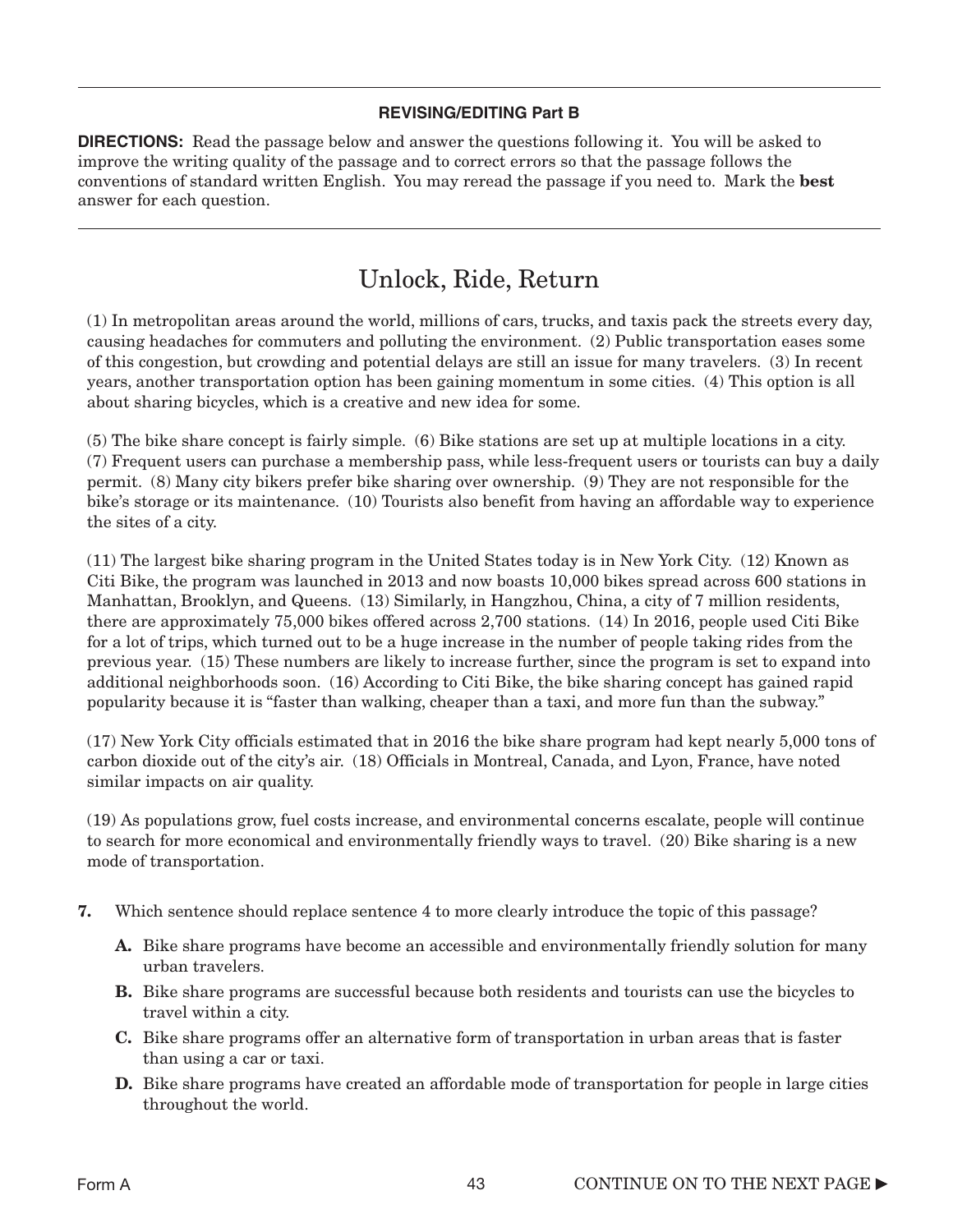- 8. Which sentence can best follow sentence 6 to help develop the ideas in the second paragraph (sentences 5–10)?
	- E. Bike sharing stations that are located near tourist destinations or major transportation hubs are the most popular.
	- F. A person obtains a bike from one station, rides it for a period of time, and then returns the bike to the original station or to another station within the system.
	- G. A mechanism called a dock keeps each bicycle securely locked to the station until a user comes along, releases the lock, and starts a ride.
	- H. Bike sharing stations have been built in many of the largest cities in the United States, including Boston, San Francisco, Chicago, Minneapolis, and Denver.
- 9. What is the best way to combine sentences 8 and 9 to clarify the relationship between the ideas?
	- A. Although they prefer bike sharing over ownership, many city bikers are not responsible for the bike's storage or its maintenance.
	- B. Many city bikers prefer bike sharing over ownership, and they are not responsible for the bike's storage or its maintenance.
	- C. Since many city bikers prefer bike sharing over ownership, they are not responsible for the bike's storage or its maintenance.
	- D. Many city bikers prefer bike sharing over ownership because they are not responsible for the bike's storage or its maintenance.
- 10. Which revision of sentence 14 uses the most precise language?
	- E. In 2016, data revealed that Citi Bike was used for millions of trips, which shows that the program had a 40 percent increase in ridership from the previous year.
	- F. In 2016, nearly 14 million trips were recorded by Citi Bike, which adds up to a huge increase in ridership compared with the previous year.
	- G. In 2016, Citi Bike documented nearly 14 million trips, which amounted to an astonishing 40 percent increase in ridership from the previous year.
	- **H.** In 2016, Citi Bike saw several million trips, which turned out to be a big increase in ridership from the previous year.
- 11. Which sentence should be added before sentence 17 to improve the organization of the fourth paragraph (sentences 17–18)?
	- A. Experts increasingly want to discuss the positive effects of bike sharing programs, such as Citi Bike, in big cities.
	- **B.** While bike sharing programs offer clear benefits to riders, some people cite another reason for their support of the bike share model.
	- C. If bike sharing programs are going to continue to increase in popularity, it is important for communities to discuss all the benefits these programs offer.
	- **D.** Citi Bike is an innovative program that can cite positive statistics about ridership from one year to another.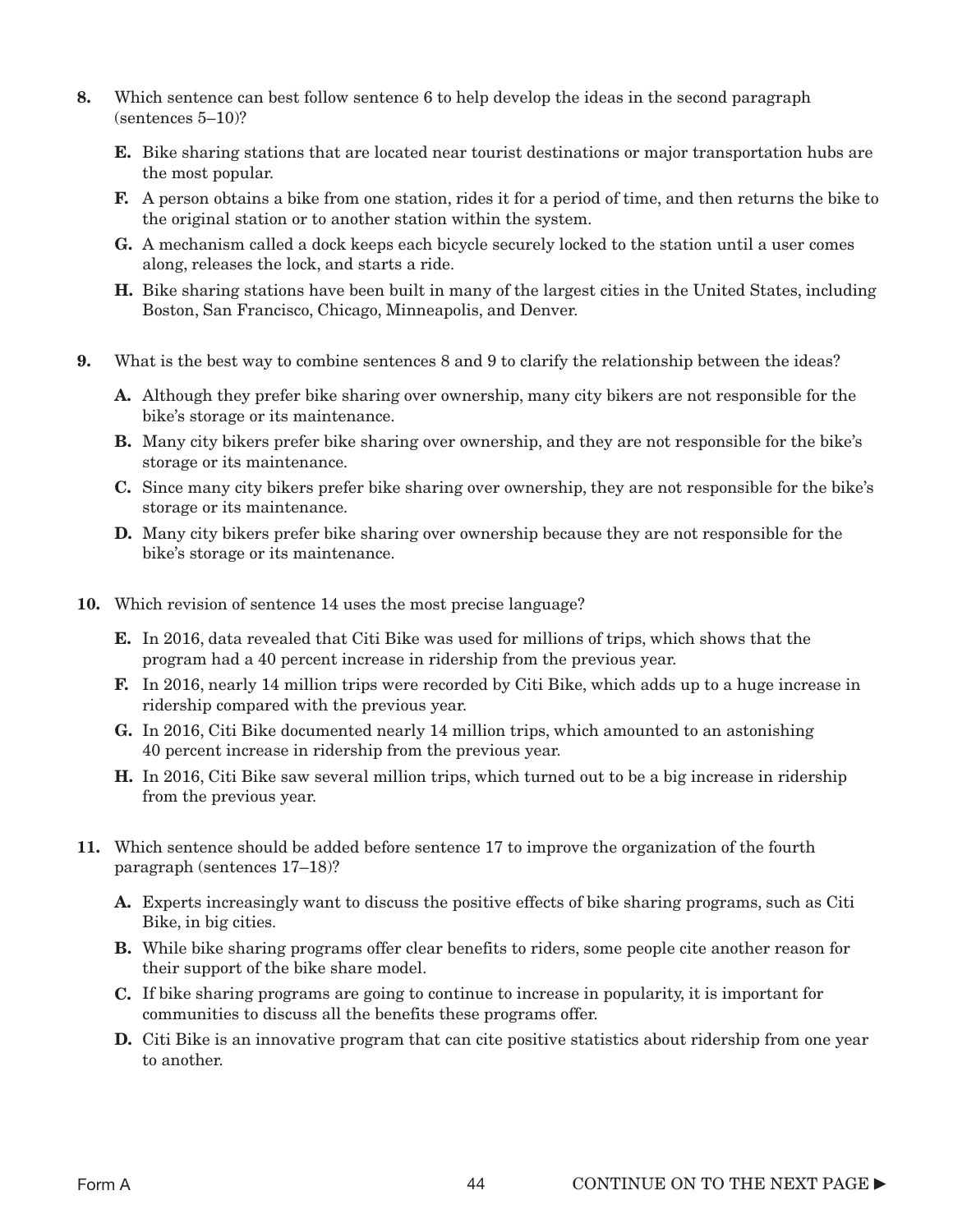- 12. Which sentence could best follow sentence 18 and support the main point of the fourth paragraph (sentences 17–18)?
	- E. Bike share programs are developed in cities mainly to improve air quality.
	- F. Participating in a bike share program is the main way travelers can improve air quality in cities.
	- G. Cities may begin to experience improved air quality as more travelers use bike share programs.
	- H. Bike share programs may be more effective at improving air quality in some cities than they are in other cities.
- 13. Which sentence is irrelevant to the ideas in the third paragraph (sentences 11–16) and should be deleted?
	- A. sentence 12
	- B. sentence 13
	- C. sentence 15
	- D. sentence 16
- 14. Which concluding sentence should replace sentence 20 to better support the information presented in the passage?
	- E. Over time, bike sharing may become a routine part of modern urban life.
	- F. Even small- or medium-sized cities can benefit from implementing a bike share program.
	- G. Compared with other solutions, bike sharing seems to have the most potential.
	- H. Ultimately, bike sharing is an interesting and unique way for tourists to explore a city.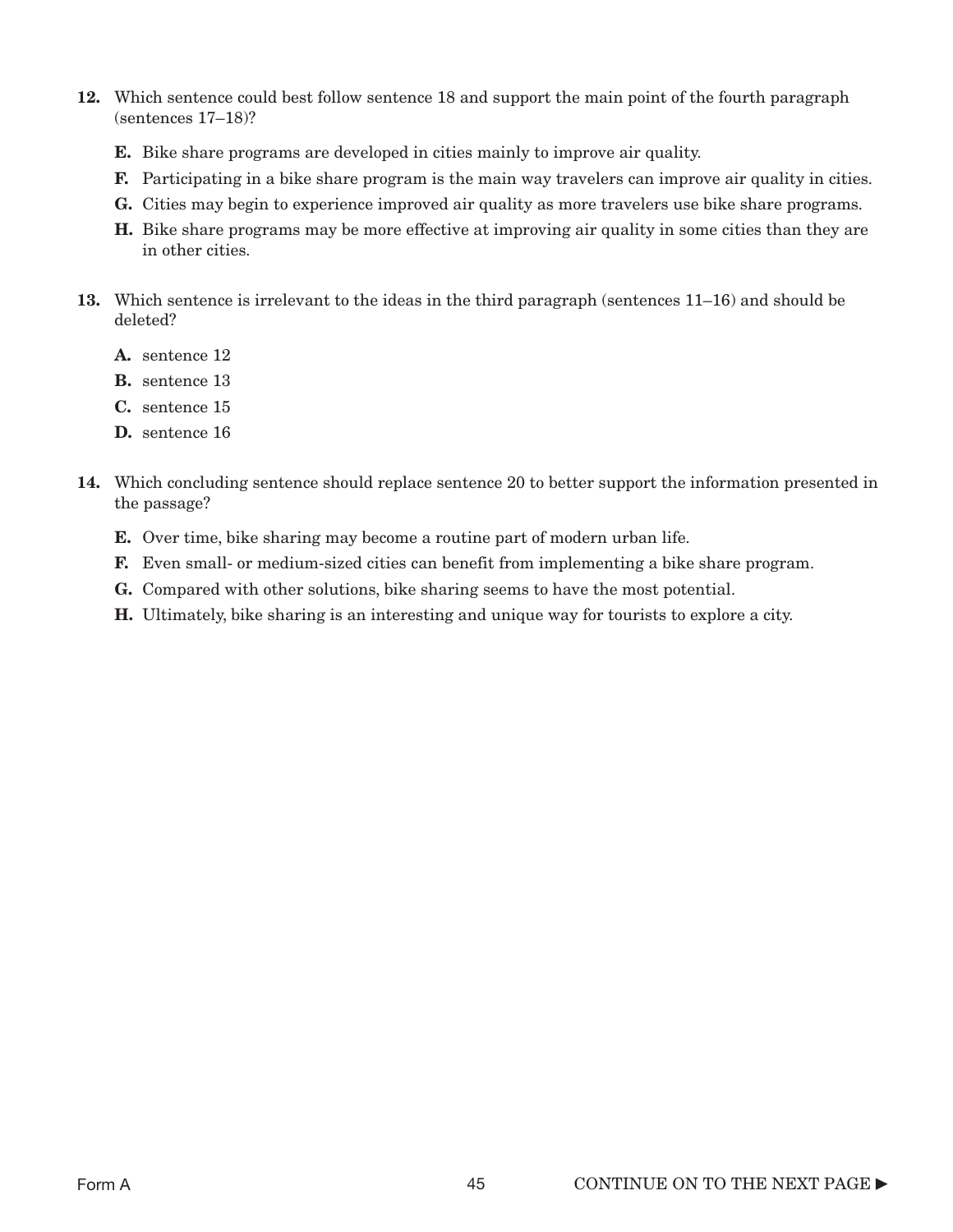### Pursuing a Hobby

(1) A hobby is an activity or interest that a person pursues for pleasure or relaxation. (2) For some it is a sport or a game, while for others it is an art, a craft, or a volunteer opportunity. (3) Becoming involved in a hobby can seem difficult and time consuming, but that should not stop people from pursuing one.

(4) Hobbies can be an outlet for the stress of everyday life. (5) School, work, family responsibilities, and relationships can all compete for a person's time and attention. (6) Many people exhibit psychological symptoms of stress, such as boredom, tension, and anxiety. (7) Others report physical symptoms, including low energy, headaches, and insomnia. (8) Reading books, creating works of art, or playing games can give the human mind a reprieve from stress. (9) But stress relief is not the only benefit of pursuing a hobby.

(10) People who regularly pursue a hobby spend time in what is called active leisure. (11) Active leisure involves doing an activity that is relaxing but that also expends some mental or physical energy, such as following a pattern to knit a scarf, analyzing statistics about a favorite sports team, or doing light noncompetitive exercise. (12) During active leisure, people may experience what experts call flow, or a state of effortless concentration. (13) Pursuing a stimulating hobby can help a person find flow, which psychologists believe is more relaxing and restorative than passive leisure activities, such as watching television. (14) Many successful businesspeople and celebrities have said that they pursue hobbies in their free time.

(15) Another benefit of hobbies is that they can encourage positive social interaction among people with similar interests. (16) A hobbyist might decide to do something to get better at a hobby or go to places with other people interested in the hobby. (17) Making connections and having discussions with fellow hobbyists can enhance a person's knowledge about a hobby while fostering new friendships.

(18) Free time is a precious commodity, and spending it engaged in a hobby has many advantages. (19) Finding an enjoyable hobby may take effort, but the physical, mental, and social effects of engaging in a hobby are overwhelmingly positive.

15. Which sentence should follow sentence 3 to state the main claim of the passage?

- A. Hobbies offer a variety of benefits, and people should set aside time to pursue them.
- B. People should select a hobby carefully before investing the time and resources.
- C. Hobbies are a productive way to spend free time, so people should pursue them.
- **D.** People should find hobbies that bring them pleasure and enjoyment.
- 16. Which transition word or phrase should be added to the beginning of sentence 6?
	- E. For example
	- F. Indeed
	- G. As a result
	- H. Also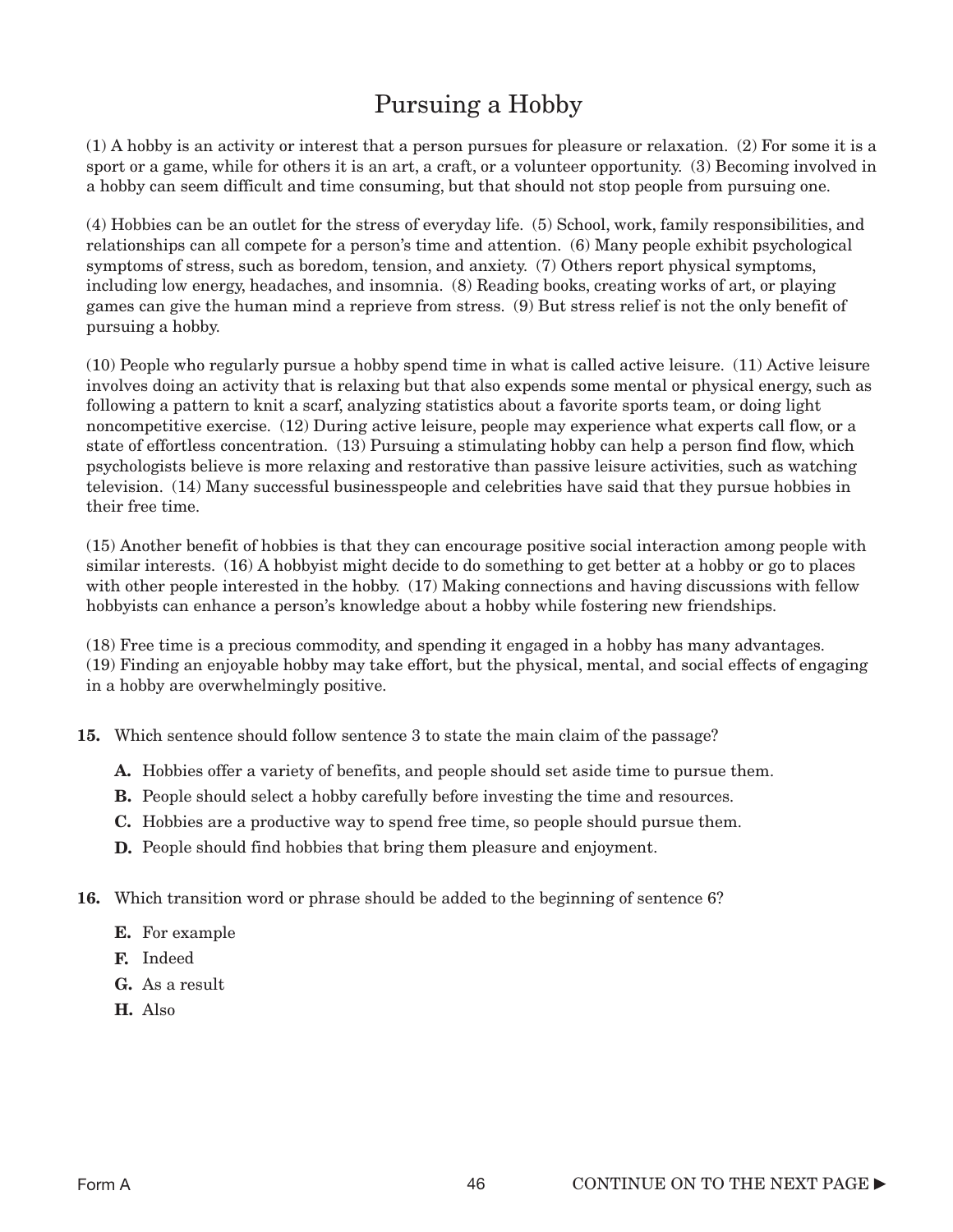### 17. Read this sentence.

Active hobbies, such as jogging or yoga, can also provide relief from some of the effects of stress, because they prompt the body to release chemicals called endorphins, which can promote positive feelings.

Where should this sentence be added to best support the ideas in the second paragraph (sentences 4–9)?

- A. between sentences 6 and 7
- B. between sentences 7 and 8
- C. between sentences 8 and 9
- D. at the end of the paragraph (after sentence 9)
- 18. Which revision of sentence 16 uses the most precise language?
	- E. A hobbyist might try to learn more about a hobby or go to events with other people who also like the same hobby.
	- **F.** A hobbyist might enroll in a course related to the hobby or attend a convention with other people who enjoy the hobby.
	- G. A hobbyist might try to find new information about a hobby or go to places where other people are involved with the hobby.
	- H. A hobbyist might want to expand his or her knowledge of a hobby or do an activity with other people who pursue the same hobby.
- 19. Which sentence would best follow sentence 17 to support the ideas in the fourth paragraph (sentences 15–17)?
	- A. Meaningful friendships are associated with an increased sense of self-confidence and happiness.
	- **B.** Participating in a hobby with friends is usually more enjoyable than pursuing a hobby alone.
	- C. Friends who enjoy pursing a hobby together will likely enjoy pursuing other hobbies together.
	- D. Forming deep and rich friendships can become more challenging as people get older.
- 20. Which sentence is irrelevant to the ideas presented in the third paragraph (sentences 10–14) and should be deleted?
	- E. sentence 10
	- F. sentence 11
	- G. sentence 13
	- H. sentence 14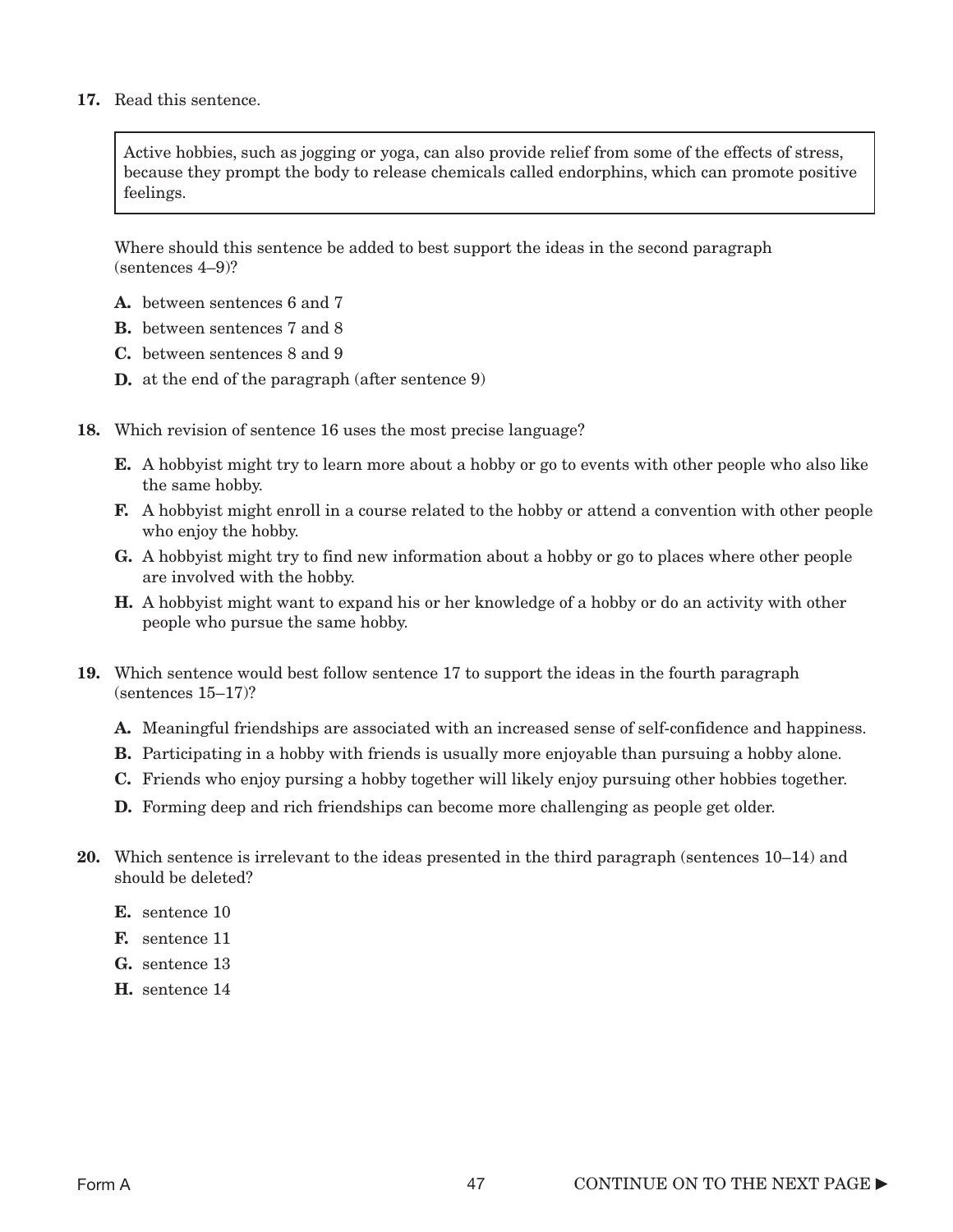## **READING COMPREHENSION**

QUESTIONS 21–57

**DIRECTIONS:** Read the passage below and answer the questions following it. Base your answers **on** information contained only in the passage. You may reread a passage if you need to. Mark the best answer for each question.

The eruption of the Philippine volcano Mount Pinatubo in June 1991 sent a huge cloud of gas and dust encircling the globe. The dust and ash from Mount Pinatubo was blamed

- <sup>5</sup> for a two-year decrease in global temperature, changes in weather patterns, and damage to the ozone layer. The situation brings to mind a meteorological event that occurred 175 years earlier. At that time,
- harsh weather conditions plagued much of 10 eastern North America and, to a lesser extent, northern Europe.

April 1816 brought typical spring weather to upstate New York and New England; trees

- budded, and farmers prepared to plow and 15 plant. In May, however, the expected warm temperatures failed to arrive. Most people remained optimistic, waiting for the summer that was "just around the corner." They
- waited in vain. June ushered in what modern 20 meteorologists call "The Year Without a Summer." During the first week of June, ten inches of snow fell on New England. Throughout the month, temperatures rarely
- rose above the 30s. Many farmers replanted 25 crops several times, only to see them stunted or destroyed by sleet, hail, and icy winds. July and August brought little improvement. During most days the temperature stayed in
- the 40s. Farmers' diaries document the farmers' daily struggles with near-freezing temperatures, failing crops, and dying farm animals. The few crops that managed to survive were killed by frost in mid-30
- September. Winter came early in New 35 England and was unusually severe. Even the South was affected; on July 4, the high temperature for Savannah, Georgia, was only 46 degrees!
- Some religious leaders warned their 40 congregations that the unusual weather meant that the end of the world was drawing near. Other leaders attributed the cool weather to unusual sunspot activity. The
- proliferation of the newly invented lightning 45 rod was also blamed. Some people believed that lightning rods had interrupted the natural temperature balance of Earth, causing the cooler temperatures.
- It was not until October that the first 50 plausible explanation for "The Year Without a Summer" was suggested. A German astronomer, Friedrich Bessel, reported seeing thick clouds of dust in the upper atmosphere.
- He theorized that these dust particles 55 screened portions of Earth from the warming rays of the sun. It was discovered that in April 1815, Mount Tambora, an Indonesian volcano, had erupted with such force that it
- had sent an estimated 100 cubic miles of fine dust into the atmosphere. Witnesses to the eruption reported that the sky remained dark for two days. The dust then rose high into the stratosphere, where it encircled the world for 60
- several years to come. 65

Skeptics in 1816 doubted that a faraway volcano could steal their summer. However, most present-day researchers believe Bessel's explanation to be generally correct,

demonstrating the global nature of weather. 70The dust in the atmosphere eventually settled, and the spring of 1817 was back to normal.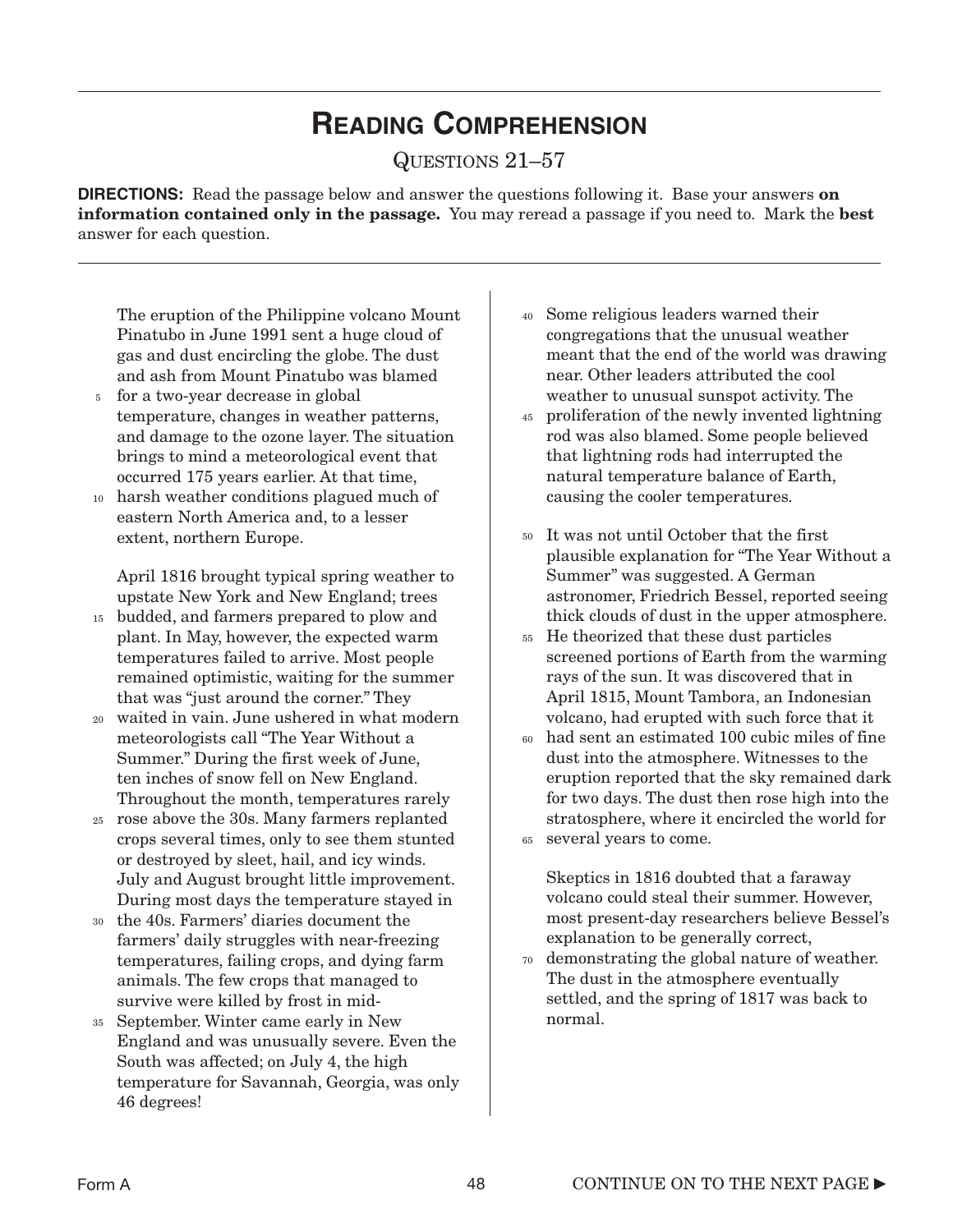21. Which of the following best tells what this passage is about?

> A. the belief of some religious leaders that the end of the world was coming in 1816

- **B.** a summer of strange weather and its probable cause
- C. the importance of summer weather to agriculture in New England
- D. a comparison of the weather of 1816 and 1991
- 22. What is the most likely reason farmers persisted in replanting their crops?
	- E. They believed that the cold weather could not continue all summer long.
	- F. They thought that crops would be able to survive even though the weather remained cold.
	- G. The weather had warmed up by July.
	- H. They thought the June snowfalls would provide needed moisture.
- 23. In the winter that followed the summer of 1816, New Englanders most likely experienced
	- A. new weather events that they had not encountered before.
	- **B.** temperatures that were warmer than usual for that time of year.
	- C. shortages of fruits, vegetables, and other essential crops.
	- D. difficulty adjusting to a different time line for planting crops.
- 24. Which of the following is implied by the phrase "the global nature of weather" (line 70)?
	- E. Understanding weather events around the world is important for making weather predictions.
	- F. Extreme weather conditions in some parts of the world can have a lasting impact on a geographical area.
	- G. Natural disasters tend to occur in different parts of the world at the same time.
	- H. Conditions in one part of the world can affect weather in another part of the world.
- 25. The author includes the details about the eruption of Mount Tambora in lines 57–65 in order to
	- A. emphasize that the aftermath of the eruption still affects the environment today.
	- B. highlight the severe impact that the eruption had on the atmosphere.
	- C. provide details about what happens during a volcanic eruption.
	- D. suggest that weather events around the world caused the eruption.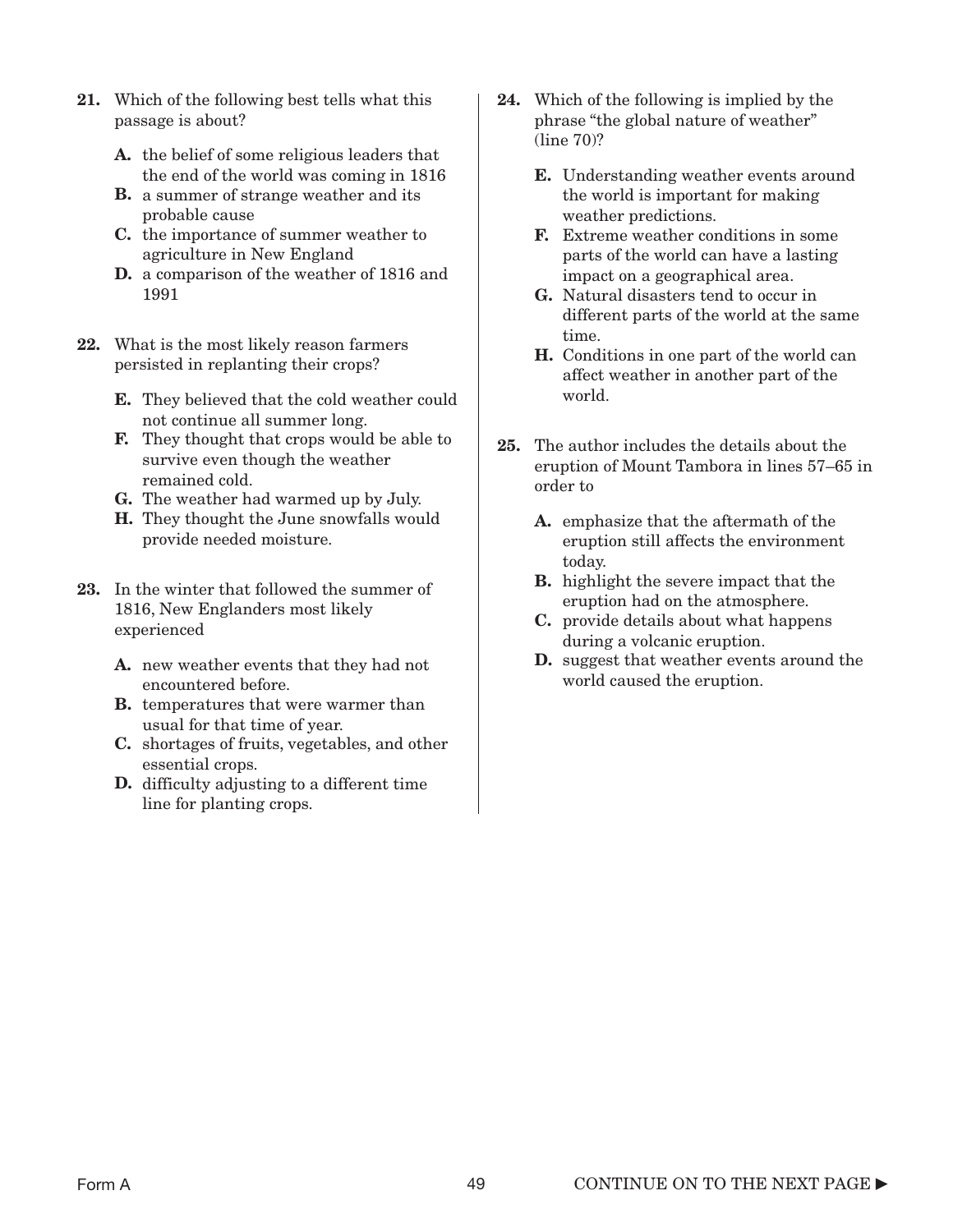- 26. The cold summer of 1816 was most likely caused by
	- E. unusual sunspot activity.
	- F. the excessive use of lightning rods.
	- G. damage to the ozone layer.
	- H. an increase in dust in the atmosphere.
- 27. How does the third paragraph contribute to the passage?
	- A. It presents the most probable cause of the 1816 weather.
	- B. It shows how nineteenth-century people explained the 1816 weather.
	- C. It presents a theory about the 1816 weather that some skeptics doubted.
	- D. It includes eyewitness reports to describe the source of the 1816 weather.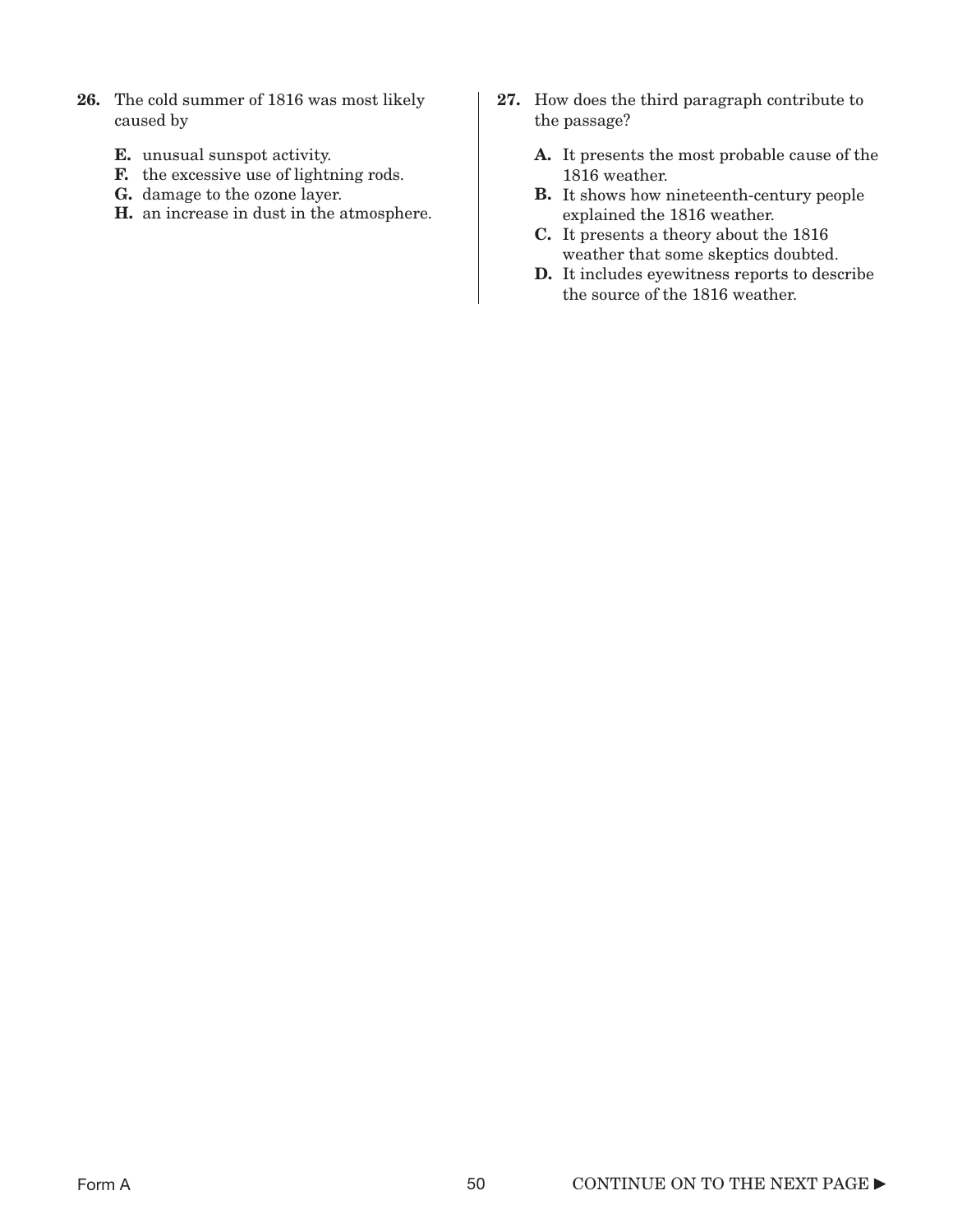The British novelist Charles Dickens is well known for the colorful and eccentric characters he created in his many novels. But one of his books, *David Copperfield*, seems to

- have a great deal to do with fact as well as fiction. After attempting to write his autobiography, Dickens abandoned the project and began to work on a novel, the plot of which was loosely based on his own 5
- boyhood experiences. Apparently, it was easier for him to weave the events of his own life into the fiction of *David Copperfield* than to write about them in nonfiction. 10

Some of Dickens's most troubling memories

- involved a job he held in 1824 as a 12-year-15 old child. Because his family was deeply in debt, he was forced to quit school and go to work in a London factory, pasting labels on pots of shoe polish. Dickens lived in a
- boardinghouse, using his meager wages to support himself and to help pay his family's debts. He worked in the dreary, run-down factory six days a week from 8:00 a.m. to 8:00 p.m. Such long hours were not unusual 20
- at the time, for children or adults, but 25 Dickens was miserable during the entire four months he spent working at the factory.

Even when the family finances improved, Dickens continued to work at the factory

- until his father quarreled with Dickens's 30 boss, who promptly dismissed the son. Dickens was upset at being fired but relieved to be out of the factory. Thus he felt betrayed when his mother, anxious for the boy's weekly
- wage, succeeded in making peace and getting Dickens's job back for him. The father, however, now sided with his son, and the boy 35

was sent back to school. "I know how these things have worked together to make me

what I am," Dickens later wrote, but he never 40 forgot that his mother was eager for him to return to work.

As an adult, Dickens always remembered the shame and humiliation he felt during those

- months at the factory. For years afterward, 45 whenever in London, he could not go near the sites of the factory and boardinghouse, going out of his way to avoid those painful reminders of his past. In fact, Dickens never
- told his wife and children about his childhood 50 work experience. It was only after his death that they heard of it from a family friend whom Dickens had confided in.

Instead, Dickens expressed his feelings by

- giving his fictional "other self," David Copperfield, a job similar to the one he had so hated. In the novel, ten-year-old David is forced by his harsh stepfather to work as a bottle washer in a factory. Young David, who 55
- "suffered exquisitely" as a child manual laborer, was apparently Dickens's way of dealing with his own past. *David Copperfield* was to become Dickens's most popular novel, and Dickens himself called it his "favorite 60
- child." 65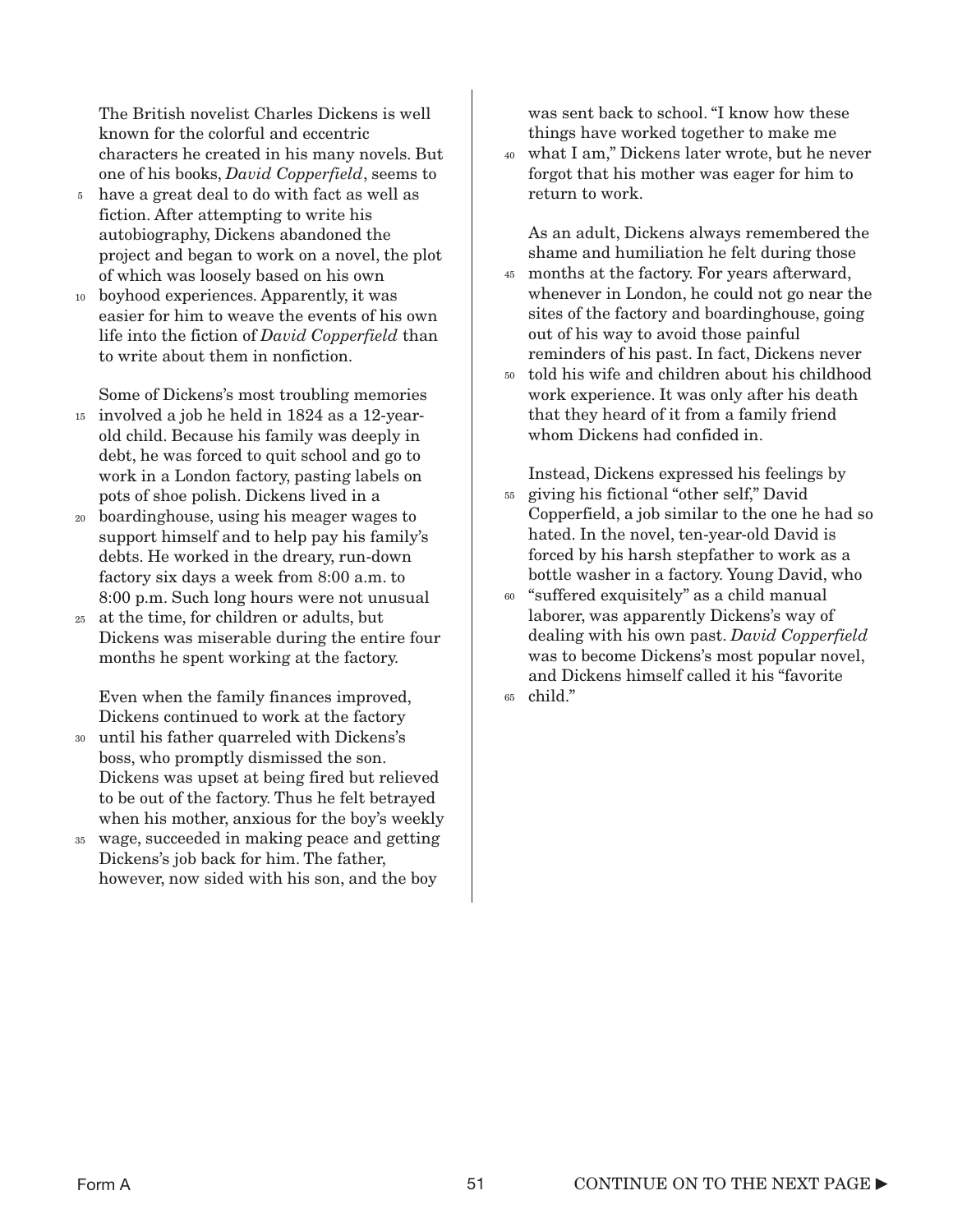- 28. Which of the following best tells what this passage is about?
	- E. Dickens's motivations for becoming a writer
	- F. Dickens's childhood relationship with his parents
	- G. the autobiographical basis for Dickens's *David Copperfield*
	- H. the characters created by Dickens for *David Copperfield*
- 29. In the fourth paragraph, the author includes details about Dickens's experiences as an adult in order to
	- A. highlight that the time Dickens spent working in the factory affected him throughout his life.
	- B. emphasize that Dickens made sure he would never have to work in a factory again.
	- C. highlight that Dickens did not readily share details about his childhood with others.
	- D. emphasize that Dickens did not want his own children to experience hardships.
- 30. The details in the second and third paragraphs suggest that young Dickens
	- **E.** struggled to perform his job in the factory.
	- F. worried about the financial situation of his family.
	- G. wished he had a better relationship with his parents.
	- H. preferred attending school to working in a factory.
- 31. Which of the following is the most likely reason that Dickens wrote *David Copperfield*?
	- A. He needed money from the novel to help pay his family's debts.
	- B. He needed a way to cope with the difficulties of his childhood.
	- C. He wanted to avoid telling his children about his experiences in the factory.
	- D. He wanted to explain how his childhood had influenced his adult life.
- 32. Based on the details in the third paragraph, what can be concluded about the relationship between Dickens and his mother?
	- E. He avoided her after he was allowed to return to school.
	- F. He resented her for putting the need for his wages above his happiness.
	- G. He hoped she would understand why attending school was important to him.
	- H. He recognized that she had the authority to negotiate on his behalf.
- 33. What most directly enabled Charles Dickens to return to school?
	- A. the discussion between his mother and his boss
	- B. the argument between his father and his boss
	- C. getting fired from the factory
	- D. getting support from his father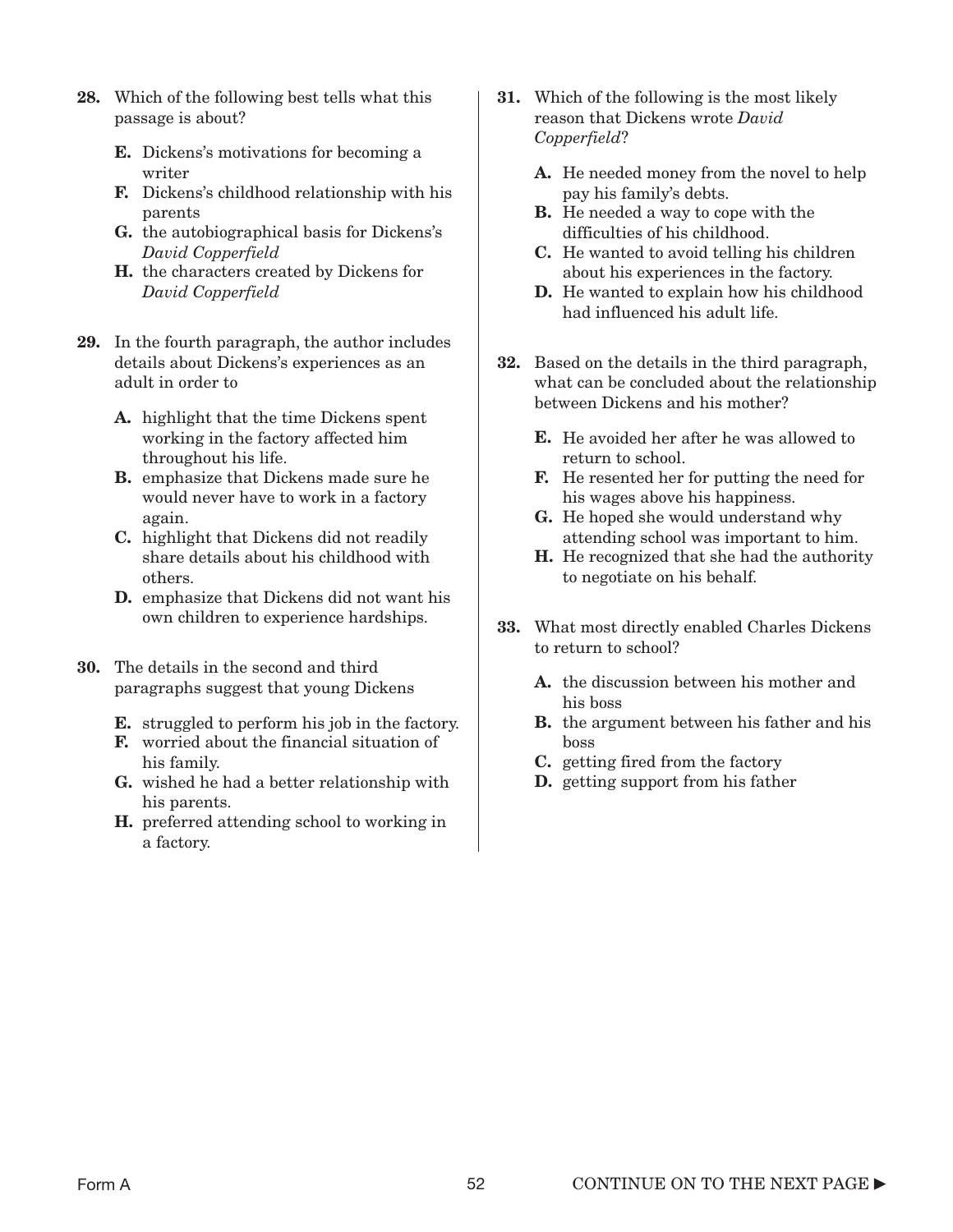When you eat an orange, your experience of its flavor comes from the combination of its aroma and its taste. Taste buds, the sensory receptors on the tongue, convey information

- to the brain about chemicals in food while the food dissolves in saliva. The sense of smell comes into play when the olfactory nerve in the nasal passages senses even very low concentrations of food chemicals in gaseous 5
- form. The sense of smell has a larger role in tasting flavors than most people realize that is, until they have a stuffy nose and nothing tastes good. 10

If taste and smell depend on our detection of

- food chemicals, one might expect that 15 chemists would be able to duplicate the flavors of foods. In fact, a surprising number of popular food flavors can now be reproduced in the laboratory, and even more are on the
- way. Orange, perhaps the most popular flavor 20 worldwide, has been reproduced successfully. So have some national favorites, including cashew (Latin America), paprika (Hungary), and fruit-flavored Jamaica (Mexico).
- Synthetic flavors are not limited to flavoring 25 food; they are also added to mouthwashes, toothpastes, beverages, and other consumer products.

Only a small proportion of the chemical

- components occurring naturally in foods actually contributes to their flavor. To identify these critical components, scientists use a gas chromatograph to separate a food into its basic chemical constituents. Flavor 30
- experts, called flavorists, then attempt to isolate those chemicals that are essential to the distinctive flavor of a food. Mechanical 35

techniques have been developed to capture the aromas of food as it is being prepared—

- such as the smell of baking bread—and distill 40 the essential chemicals from these essences. Flavorists use their highly developed senses of taste and smell to attempt to produce acceptable flavorings that are chemically
- identical to, but purer than, flavors that are naturally present in unprocessed food. 45

Although American consumers claim to want "natural" flavors in their food, taste tests demonstrate that they often prefer their

- synthetically produced counterparts. 50 Artificial flavors tend to be stronger and less subtle than natural flavors. For example, many Americans prefer a soft drink created with artificial flavors, such as orange soda,
- over an "all-natural" soda flavored with real 55 oranges, which may taste weak in comparison. In fact, some flavorists worry that consumers will develop such a strong taste for artificial flavors that natural
- flavorings, usually more expensive than their artificial counterparts, will become scarce. 60

Researchers have not always been successful in their efforts to duplicate natural flavors. Some popular flavors, such as coffee,

- strawberry, and chocolate, have proven 65 virtually impossible to reproduce. The difficulty in creating a flavor like chocolate, experts say, is its complexity—a mysterious combination of sweet and bitter that excites
- the taste buds in an unusual and satisfying 70way.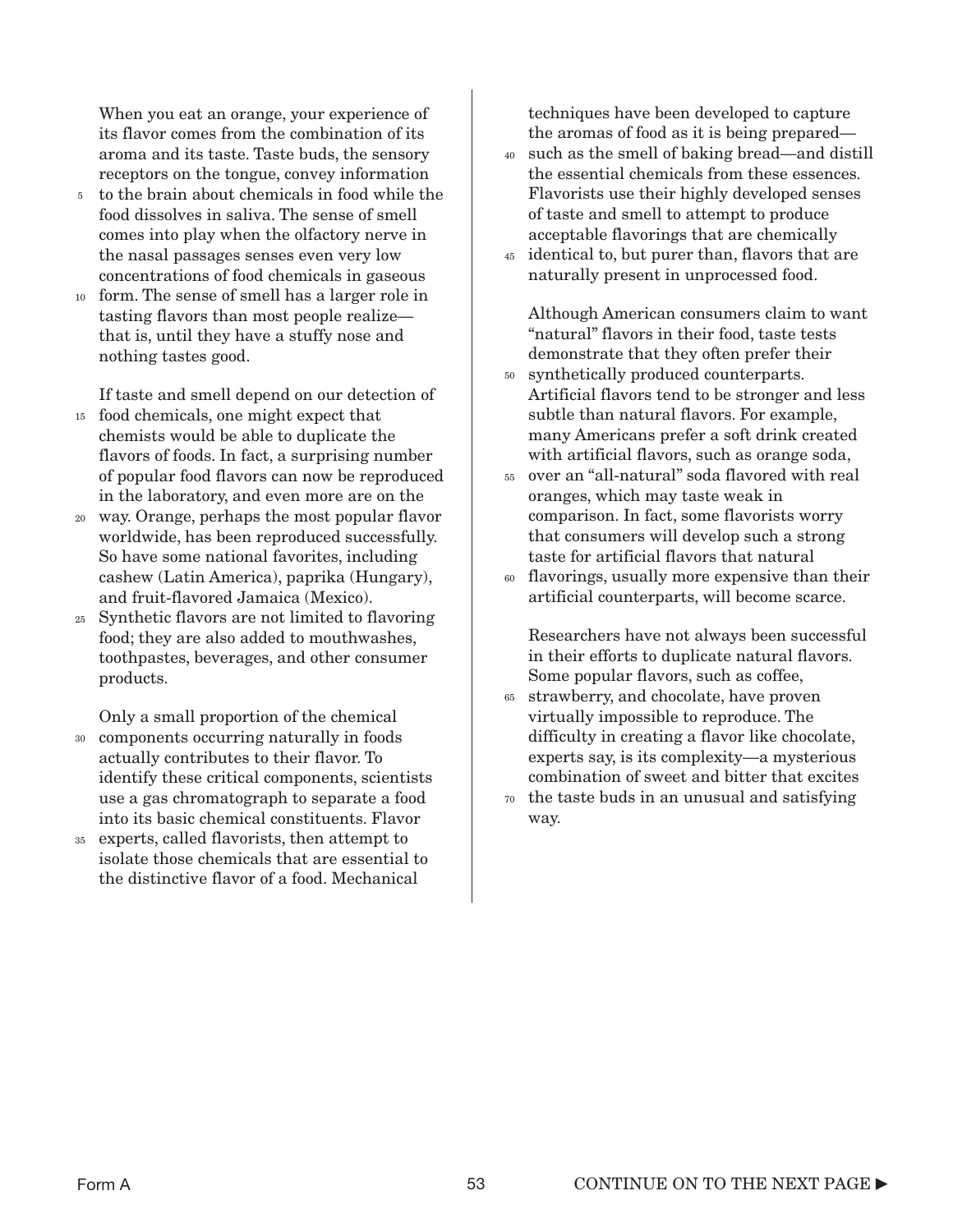- 34. Which of the following best tells what this passage is about?
	- E. the relationship between smell and taste
	- F. the science of how taste buds work
	- G. the analysis and creation of flavors
	- H. the difficulty of producing artificial flavors
- 35. What is the principal goal of the scientific research described in the third paragraph?
	- A. to predict consumer taste preferences in food
	- B. to develop food with strong flavors
	- C. to produce synthetic equivalents of natural food flavors
	- D. to improve the natural flavors in unprocessed food
- 36. Which of the following can be concluded from the collection of aromas during food preparation?
	- E. Creating artificial flavors from captured aromas is a difficult process.
	- F. Certain chemical components of a food's flavor are present in its aroma.
	- G. Most people cannot tell the difference between natural flavors and artificial flavors.
	- H. The natural flavor of a food is usually enhanced during the cooking process.
- 37. Why does the author mention orange soda in the fourth paragraph?
	- A. to suggest that consumer preferences for natural or artificial flavors vary
	- B. to explain why natural flavors are more expensive than artificial substitutes
	- C. to demonstrate that consumers sometimes prefer artificial flavors to natural flavors
	- D. to give an example of a natural flavor that may become difficult to find in the future
- 38. The author describes the role that the sense of smell plays when experiencing a flavor (lines 6–13) in order to
	- E. emphasize that it is easier for a person to sense the aroma of a flavor than its taste.
	- F. highlight that the aroma of a flavor influences how a person perceives its taste.
	- G. emphasize that synthetic flavors need to have both an aroma and a taste.
	- H. highlight that synthetic flavors tend to have a stronger aroma than taste.
- 39. The author includes details about the uses for synthetic flavors in lines 25–28 in order to
	- A. show that synthetic flavors are easy to create.
	- B. demonstrate that many items are made with the same synthetic flavor.
	- C. suggest that synthetic flavors are healthier than natural flavors.
	- D. highlight that synthetic flavors are found in a variety of everyday items.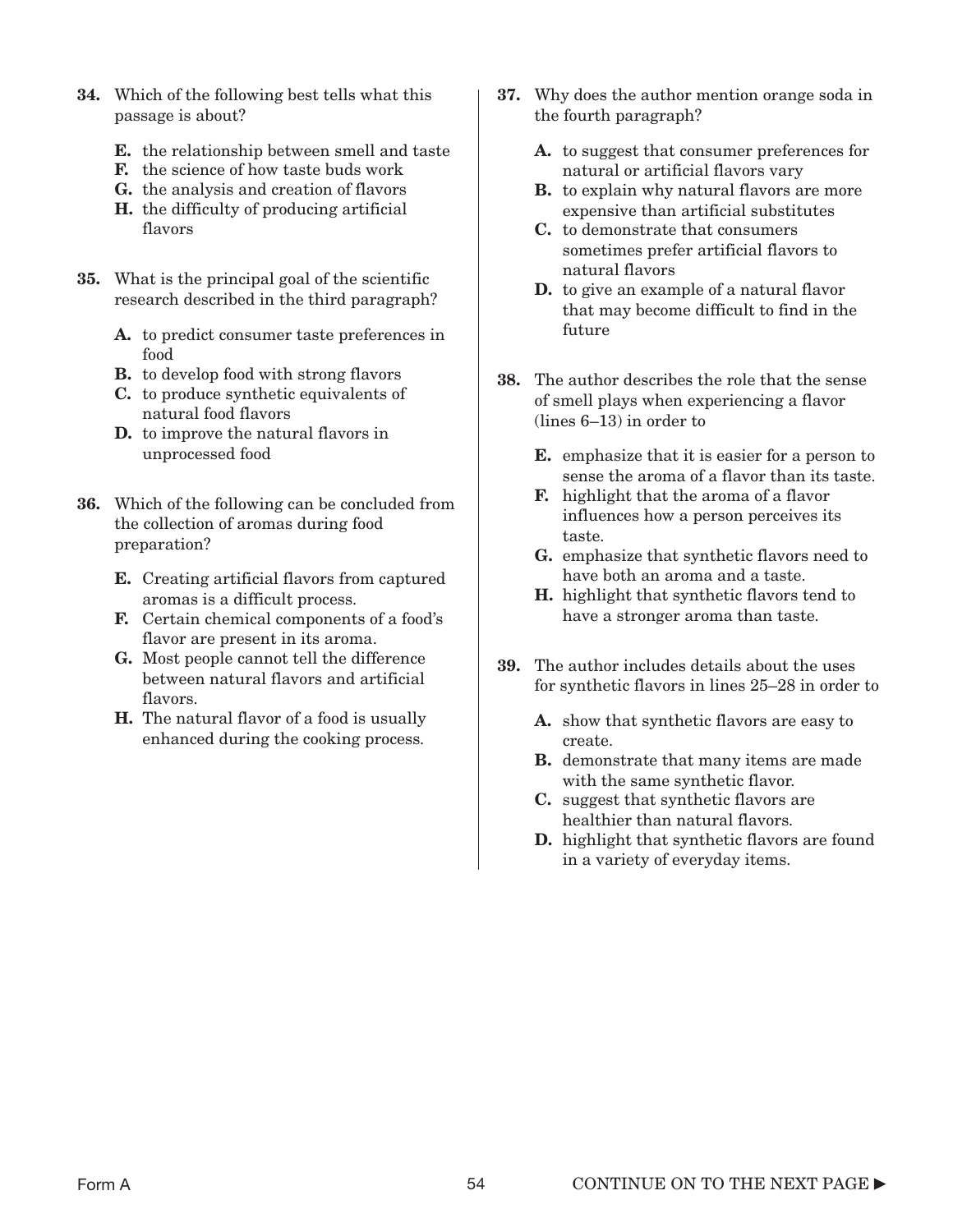The African country of Zimbabwe took its name from the Shona word meaning "stone enclosures" or "venerated houses." In fact, today dozens of stone ruins are scattered

- throughout Zimbabwe and other areas in southeastern Africa. One of these ruins, known as Great Zimbabwe, was once a fabled city that inspired tales that circulated throughout Europe. Where was this 5
- remarkable city, and who had built it? For centuries the mystery occupied the minds of explorers and treasure seekers. 10

The first reports to Europeans of Great Zimbabwe were spread a thousand years ago

- by Arab traders sailing between the Middle 15 East and the east coast of Africa. They told of the fabulous wealth of a mysterious stone city in the African interior. In their tales, that city became associated with their
- understanding of Middle Eastern history the Queen of Sheba, King Solomon, and his legendary gold mines, long since lost to the world. By the sixteenth century, Portuguese explorers regularly visited East Africa, 20
- searching for "King Solomon's gold," but they 25 never found Great Zimbabwe. In 1552, a Portuguese historian, João de Barros, recorded a story told by the Arabs about a city with a "square fortress of masonry
- within and without, built of stones of marvelous size, and there appears to be no mortar joining them." 30

In fact, Great Zimbabwe *was* a marvel. In one area, a massive wall, over thirty feet high

- and twenty feet thick, created a great enclosure. Another area contained a fortresslike series of walls, corridors, and steps built into the bluff above. Throughout the city, each stone was precisely fitted to the others 35
- without the use of mortar. 40

In the 1870s, a German geologist, Karl Mauch, was the first European to see Great Zimbabwe, by then in ruins. Mauch realized that he had "rediscovered" the fabled city

from de Barros's story. He jumped to the 45 conclusion that Great Zimbabwe had been

built by the Queen of Sheba. British authorities sent a British journalist, Richard Hall, to Great Zimbabwe to investigate

- Mauch's report. Archaeology was still in its 50 infancy, and Hall, convinced that the structures had been built by ancient people from the Middle East, dug up and discarded archaeological deposits that would have
- revealed much about the true history of 55 Great Zimbabwe. Later European excavations destroyed even more valuable evidence.

In the twentieth century, after excavating

- areas that had not been disturbed, David Randall-MacIver, a Scottish Egyptologist, and Gertrude Caton-Thompson, an English archaeologist, concluded that the ruins were unmistakably African in origin. Great 60
- Zimbabwe was most likely built during the fourteenth or fifteenth century by the ancestors of the present-day Shona people. Recent carbon-14 dating supports their conclusion. Great Zimbabwe was once home 65
- to an estimated 20,000 people, the center of a 70 great Shona kingdom. Wealthy Shona kings traded their ivory and gold in coastal towns for other goods, thus accounting for the discovery of beads and other foreign wares in
- the ruins. 75

One mystery of Great Zimbabwe had been solved. Another mystery remains: why was the settlement at Great Zimbabwe abandoned, leaving the magnificent stone architecture to fall into ruins? 80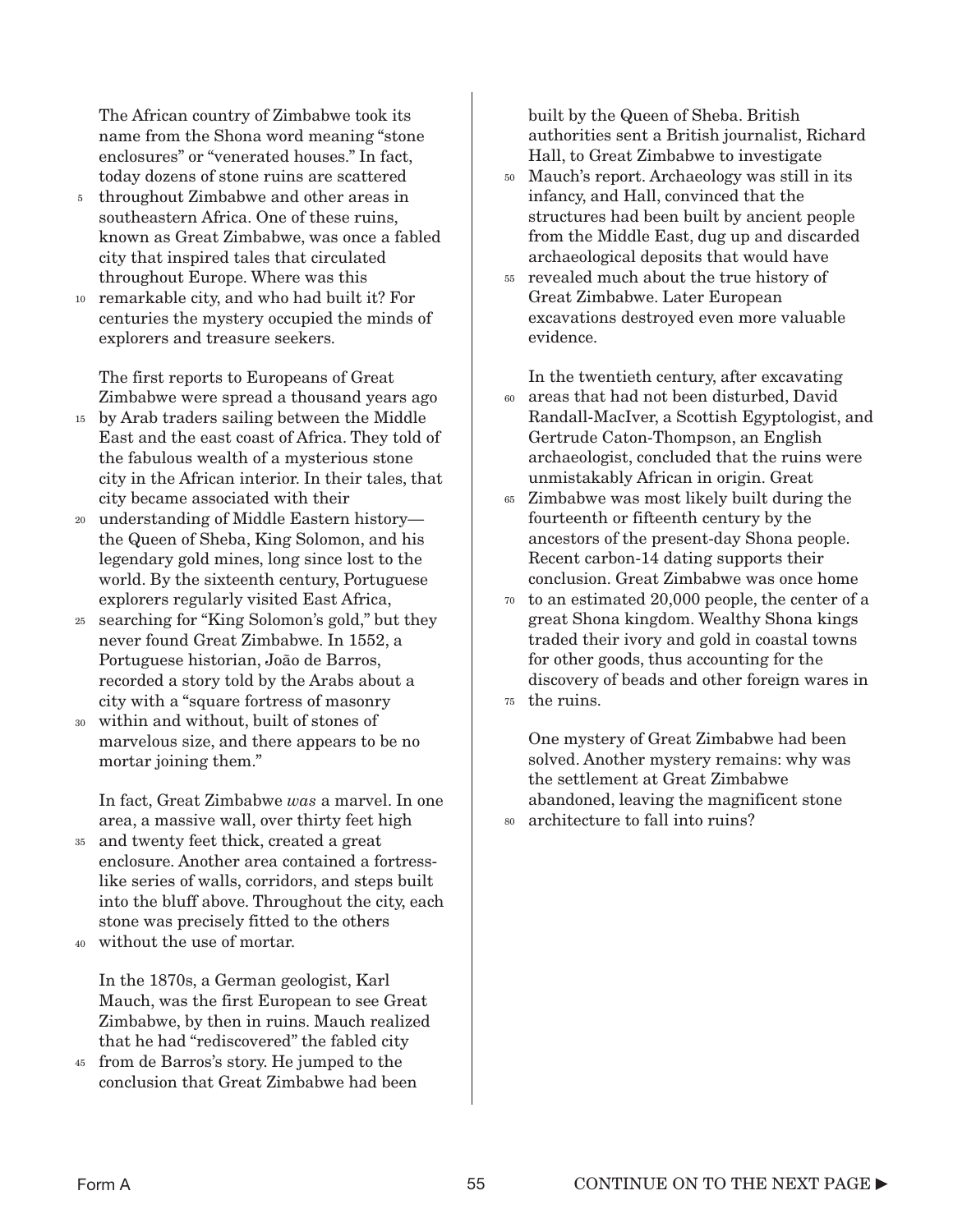- 40. Which statement best describes the central idea of the passage?
	- E. Great Zimbabwe was an enormous stone city thought to be home to some of the greatest treasure of ancient history.
	- F. Mysteries related to Great Zimbabwe continue to interest historians and explorers even though archaeologists have confirmed its origins.
	- G. The history of Great Zimbabwe was subject to much speculation until modern archaeologists definitively determined its origins.
	- H. Early missteps in the study and excavation of the Great Zimbabwe ruins led to the loss of valuable evidence about the city.
- 41. What was the main way that Karl Mauch's conclusions about Great Zimbabwe (lines 45–47) affected later archaeological investigations?
	- A. Archaeologists from all over Europe became interested in excavating the area.
	- B. Archaeologists made assumptions about the history of the ruins before excavating.
	- C. Archaeologists started to believe that many of the past accounts recorded about the ruins were true.
	- D. Archaeologists realized it was unlikely that an ancient culture could build such a grand structure.
- 42. What was "one mystery of Great Zimbabwe" (line 76) that had been solved?
	- E. when the settlement was abandoned and why
	- F. why there was no ivory or gold found in the ruins
	- G. why the ruins remained undiscovered until the 1870s
	- H. who had built the settlement and when
- 43. Which of the following statements about the Shona people is best supported by the passage?
	- A. They live along the east coast of Africa.
	- B. They are descendants of the people who built Great Zimbabwe.
	- C. They lived in the Middle East before settling in Africa.
	- D. They were once ruled by King Solomon and the Queen of Sheba.
- 44. The conclusions of David Randall-MacIver and Gertrude Caton-Thompson were significant mostly because they
	- E. proved that Great Zimbabwe was much older than previously thought.
	- F. questioned why the Shona people left Great Zimbabwe.
	- G. supported the idea that ancient Shona society was robust.
	- H. revealed that Great Zimbabwe was created by the ancient Shona people.
- 45. Which of the following best describes the relationship of Portuguese explorers to Great Zimbabwe?
	- A. They searched for it but were never able to find it.
	- B. They hoped it was as grand as they had been told by traders.
	- C. They knew it was unlikely they would find the stone city.
	- D. They had to rely on information from others in order to search for it.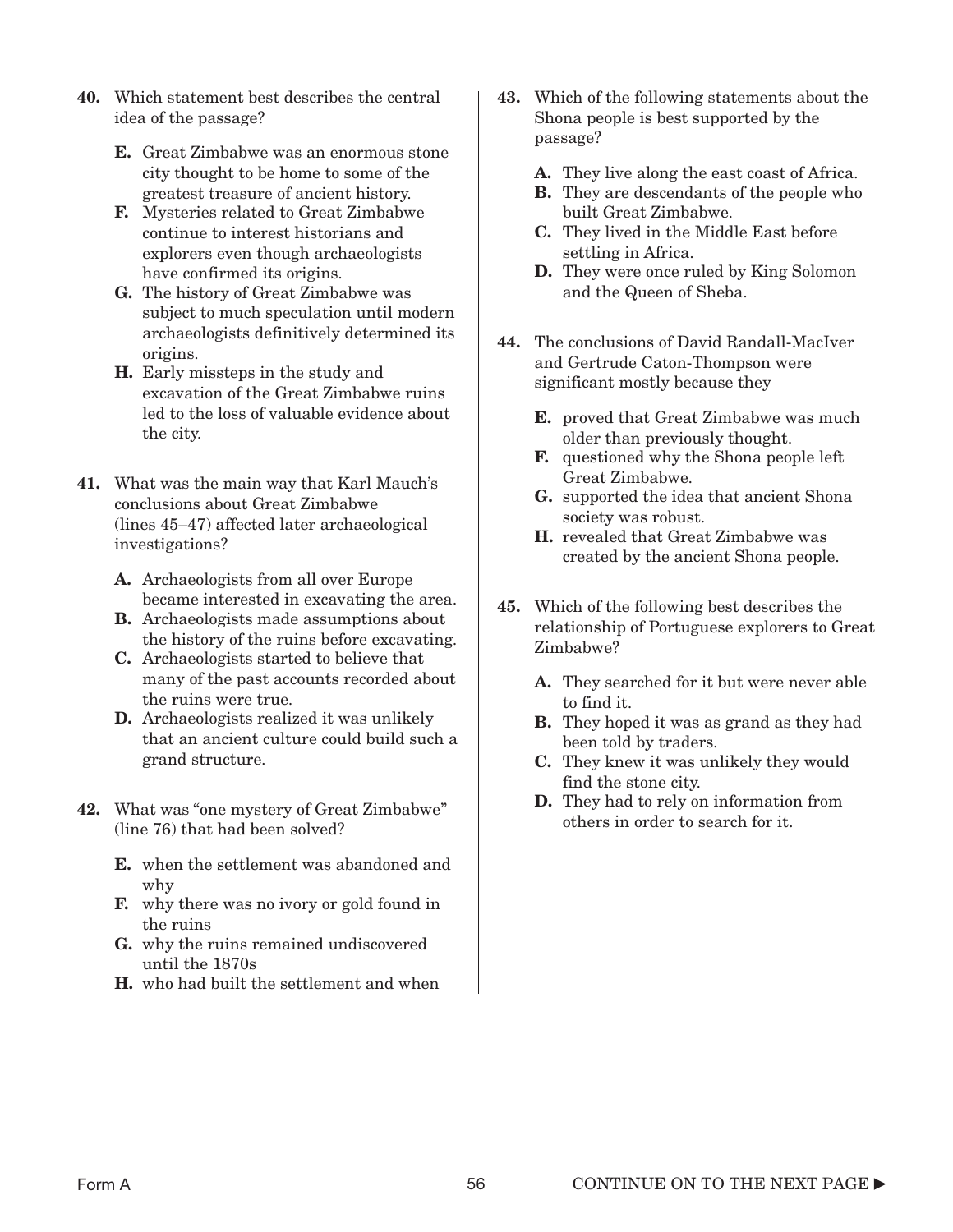In many cultures, the ugly physical appearance of the bat has given it an unearned reputation as an evil and vicious bearer of diseases. Many people, for example,

- believe that little brown bats carry rabies. In fact, they are no more likely to transmit the disease than other animals, such as dogs. Brown bats actually help prevent disease, not spread it. The basis of their diet is the 5
- mosquito, an insect that transmits more diseases than all the bats in the world combined. 10

A group of bat species known as flying foxes or fruit bats serves another important

- purpose as a critical link in the reproduction 15 of many tropical trees and shrubs. In the tropical rain forests of Africa, Asia, and Australia, plants such as avocados, date trees, cashews, and mangoes rely in part on
- flying foxes for pollination. One of Africa's 20 most valuable hardwood trees, the iroko, is entirely dependent on this type of bat for pollination. Flying foxes feed on flowers, fruit, and nectar, flying from one plant to another
- and pollinating the plants as they go, much as bees do in other parts of the world. Because they are sloppy eaters, flying foxes drop fruit as they go, dispersing the seeds. They can travel great distances and convey 25
- pollen and seeds far from their origins, thereby maintaining the genetic biodiversity within a plant species. 30

Because of the importance of bats' role in pollination and seed distribution, scientists

consider them a keystone in the ecosystems of tropical rain forests. Without bats, many bat-pollinated plants—and the animals that 35

depend on them for food and shelter—would be threatened to the point of extinction.

Areas outside the rain forests would be 40 affected as well, since the rain forests' lush vegetation replenishes the oxygen in the global atmosphere.

Unfortunately, many people are determined 45 to get rid of bats. Flying foxes are at particular risk. In the wild, they feed on wild fruit, but when their rain forest habitat is reduced by conversion into farmland or residential areas, they occasionally raid

cultivated fruit trees, spoiling the crops. 50 Several flying fox species have been hunted to extinction, while others are seriously endangered.

Conservation groups and government

- agencies in many countries are attempting to change people's attitudes toward bats. When people learn that bats pollinate the trees and crops that provide their livelihood, they are more likely to appreciate and protect the bats 55
- in their area. There are also effective, nonharmful ways to deal with troublesome bats. Orchard owners can cover their trees with netting to discourage the bats, and there are humane methods for moving bats from 60
- places where they are not wanted. For the 65sake of the rain forests and for life-forms everywhere that depend on them, it is urgent that people apply a new twist to an old adage and realize that ugliness is only skin deep.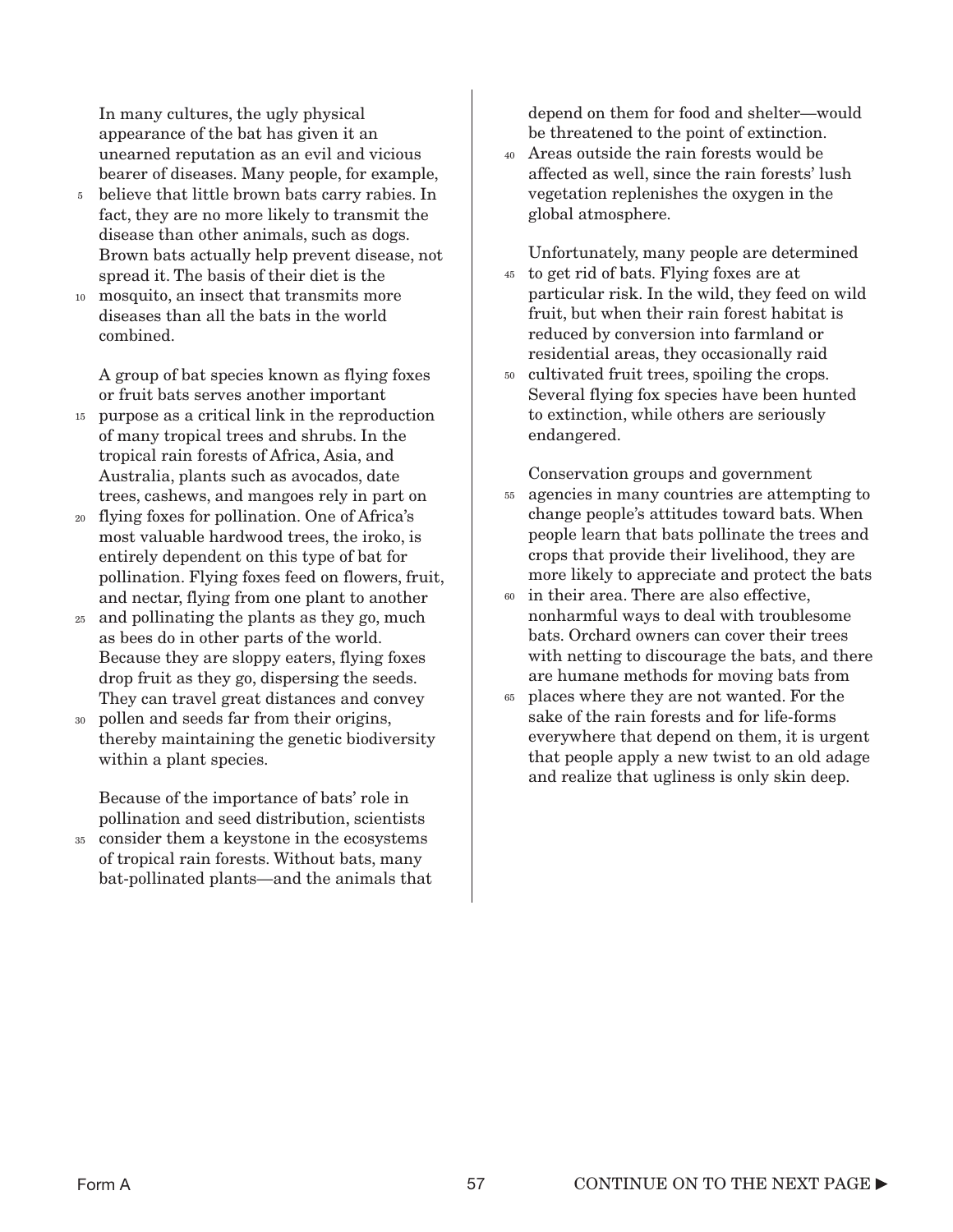- 46. Which statement best reflects the central idea of this passage?
	- E. Bats provide numerous benefits to the environment and should be protected.
	- F. Bats are still considered pests even though people understand that bats are helpful.
	- G. Bats help limit the spread of disease by eating insects that carry diseases.
	- H. Bats are responsible for pollinating a variety of rain forest plants across great distances.
- 47. Which of the following best describes animal species that function as a "keystone" (line 35)?
	- A. They can be threatened with extinction.
	- B. They are a food source for other animals.
	- C. They pollinate many different types of plants.
	- D. They help maintain the balance of their environment.
- 48. Which statement best describes the author's opinion about bat conservation?
	- E. Allowing bats to occasionally eat crops and fruit from cultivated trees is a good way to prevent bats from becoming endangered.
	- F. Because bats can support the growth of many different species, they should be relocated to areas with struggling ecosystems.
	- G. Although bats may seem to be a nuisance, it is vitally important that they are protected and managed in humane ways.
	- H. Protecting the bat population takes priority over concerns about bats ruining cultivated trees and crops.
- 49. Which evidence best supports the claim that the bat is important to the survival of certain species?
	- A. the details about how bats pollinate the iroko tree
	- **B.** the information about how bats help maintain genetic diversity
	- C. the details about how bats sometimes eat cultivated fruit trees
	- D. the information about how bats consume mainly mosquitoes
- 50. In the third paragraph, the author includes the details about the bat's role as a keystone species in order to
	- E. convey that bats help distribute seeds throughout the rain forest.
	- F. show that bats provide food and shelter for other animals.
	- G. emphasize that threats to bats would affect the rain forest ecosystem.
	- H. highlight that bats help maintain the levels of oxygen in the atmosphere.
- 51. What does the author intend to convey by the statement "ugliness is only skin deep" (line 69)?
	- A. Certain species of bats have a less appealing physical appearance than other species of bats.
	- B. People should avoid making assumptions about bats based on the animals' physical appearance.
	- C. People should avoid removing bats from certain areas because of the physical appearance of bats.
	- D. Efforts to conserve bats are worthwhile even though people dislike the animals' physical appearance.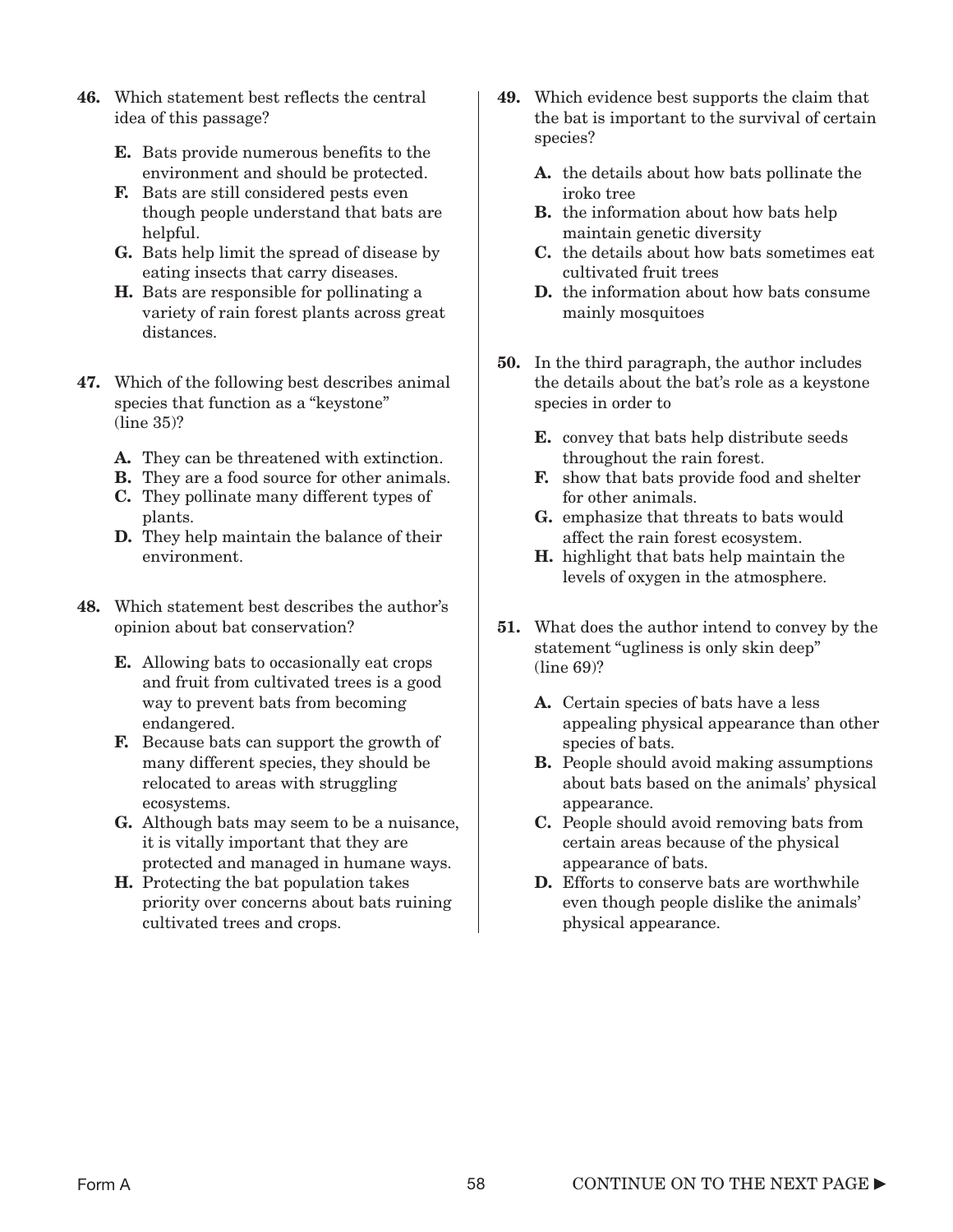Imagine living in a society where ordinary people could be punished for what they choose to read and write. For much of the twentieth century, such a closed society

- existed in Russia and the rest of the Soviet Union. The Soviet government tried to dominate its citizens' activities and ideas by controlling the information that they received. Government censors examined 5
- books, films, and newscasts and banned anything they considered objectionable. They censored criticism of the Soviet government, news from the outside world, and anything that complimented Soviet enemies. 10
- The Soviet government's strict censorship 15 made life tremendously difficult for writers. Most worried that they were being watched by the government's secret police. Despite the harsh laws, small groups of writers dodged
- state censorship through an underground, or 20 secret, publishing network that produced works called *samizdat*. The name samizdat came from the Russian words for "self" and "publish." For many writers, samizdat offered
- the only outlet for their intellectual and 25 creative expression. To produce samizdat, an author passed a typed or handwritten text to a second person, who made a handwritten or typed copy. The original was returned to the
- author, while the copy was passed to other members of the network. The works were unsigned or signed with false names. 30

At first, samizdat focused mainly on literature, such as poetry and novels. By the

late 1950s, samizdat circles were distributing political material, such as letters to the government, political essays, and trial 35

transcripts. By the mid-1960s, the samizdat network produced sophisticated political

news, debate, and analysis. 40

The great Russian novelist Boris Pasternak had his work published as samizdat. Like other writers, he feared that an appearance of disloyalty to the Soviet state would bring a

- 45 knock at his door in the middle of the night. His classic novel *Doctor Zhivago* was smuggled out of the Soviet Union for publication in Western countries in 1956; in Russia, it appeared only as samizdat.
- Pasternak won the Nobel Prize in Literature 50 in 1958, but the government forced him to refuse the prize. Soviet authorities also blocked publication of the work of Anna Akhmatova, one of Russia's greatest poets.
- Her work was banned until 1952 because 55 censors thought she did not sufficiently praise the Soviet government. Akhmatova was kept out of public life and the official Writers' Union. She composed her poetry in
- private, and her works were available only as samizdat. 60

Through the 1960s and '70s, Russian writers used samizdat networks to circulate banned or politically risky material. By the late

- 1980s, computers became available in 65 scientific research facilities, and underground writers began using the computers to store and circulate texts. Censorship was officially abolished in 1989, shortly before the breakup
- 70 of the Soviet Union, leading to a publishing boom. Works by previously banned authors were published, and the samizdat networks quickly faded into history.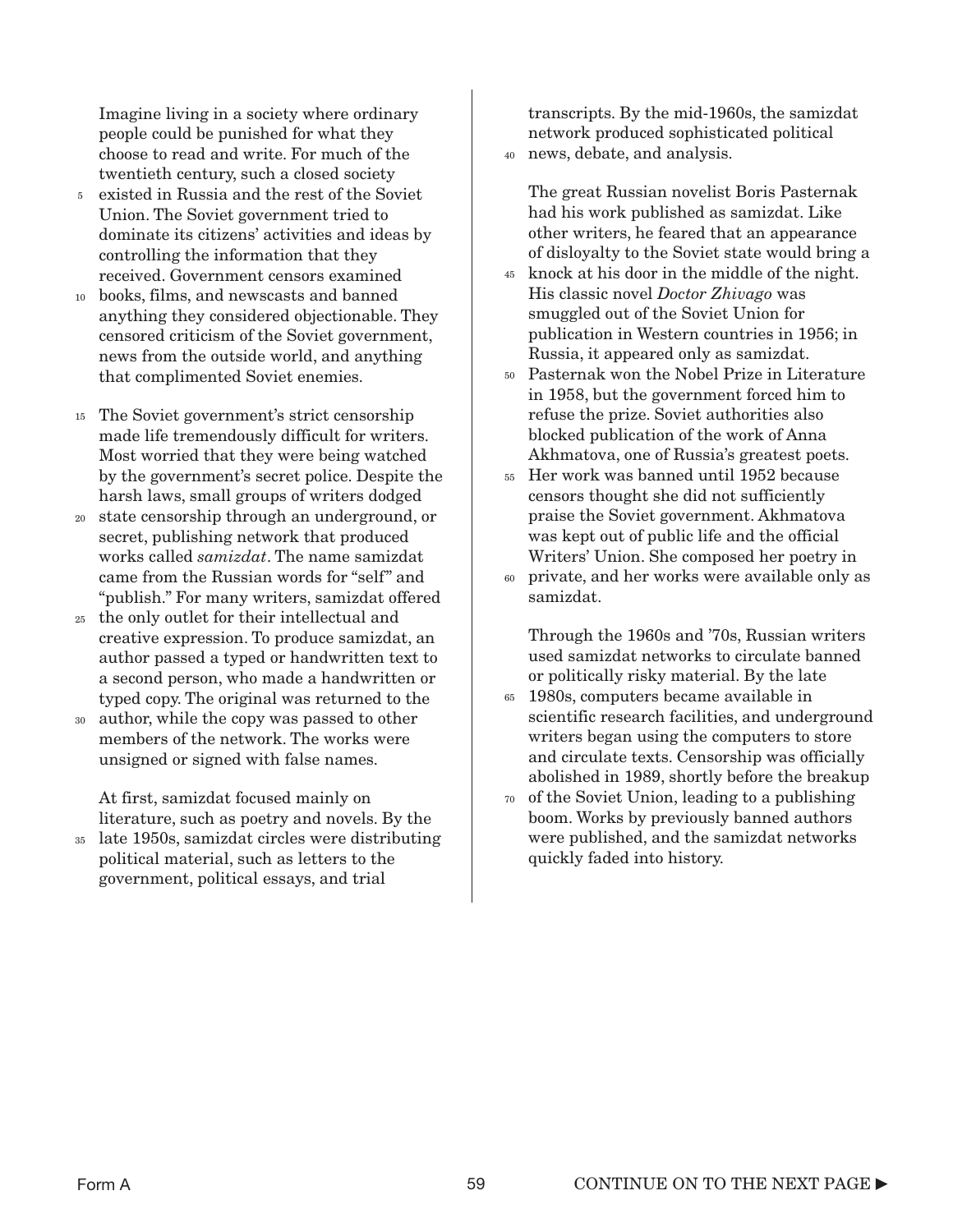- 52. Which of the following best tells what this passage is about?
	- E. the Russian writers Boris Pasternak and Anna Akhmatova
	- F. the poetry published in the Soviet Union during the twentieth century
	- G. censorship in the Soviet Union and the underground system that arose in response
	- H. the reasons for banning writers who criticized the Soviet government
- 53. Which of the following is most likely an example of material circulated in the earliest phase of samizdat?
	- A. a letter protesting a writer's imprisonment
	- **B.** a short story
	- C. a list of political prisoners
	- D. an article from a foreign newspaper
- 54. The phrase "a knock at his door in the middle of the night" (lines 44–45) most likely refers to a visit by
	- **E.** the secret police.
	- F. a representative from a major publisher.
	- G. a participant in the samizdat network.
	- H. people from other countries.
- 55. Which event led to a change in how samizdat was created and shared?
	- A. government authorities censoring Akhmatova's work
	- B. the increase in the distribution of political essays
	- C. Pasternak winning the Nobel Prize
	- D. the rise in the use of computers and computer networks
- 56. What is the most likely reason that samizdat materials were unsigned or signed with false names?
	- **E.** to allow the materials to be smuggled out of the country
	- F. to protect the writer from punishment
	- G. to avoid breaking censorship laws
	- H. to differentiate between original and copied works
- 57. Why did samizdat networks quickly disappear in 1989?
	- A. Samizdat networks were unnecessary after censorship was abolished.
	- B. Samizdat networks became regular publishing companies.
	- C. Samizdat networks were replaced by the use of computers.
	- D. Samizdat networks went deeper underground than ever before.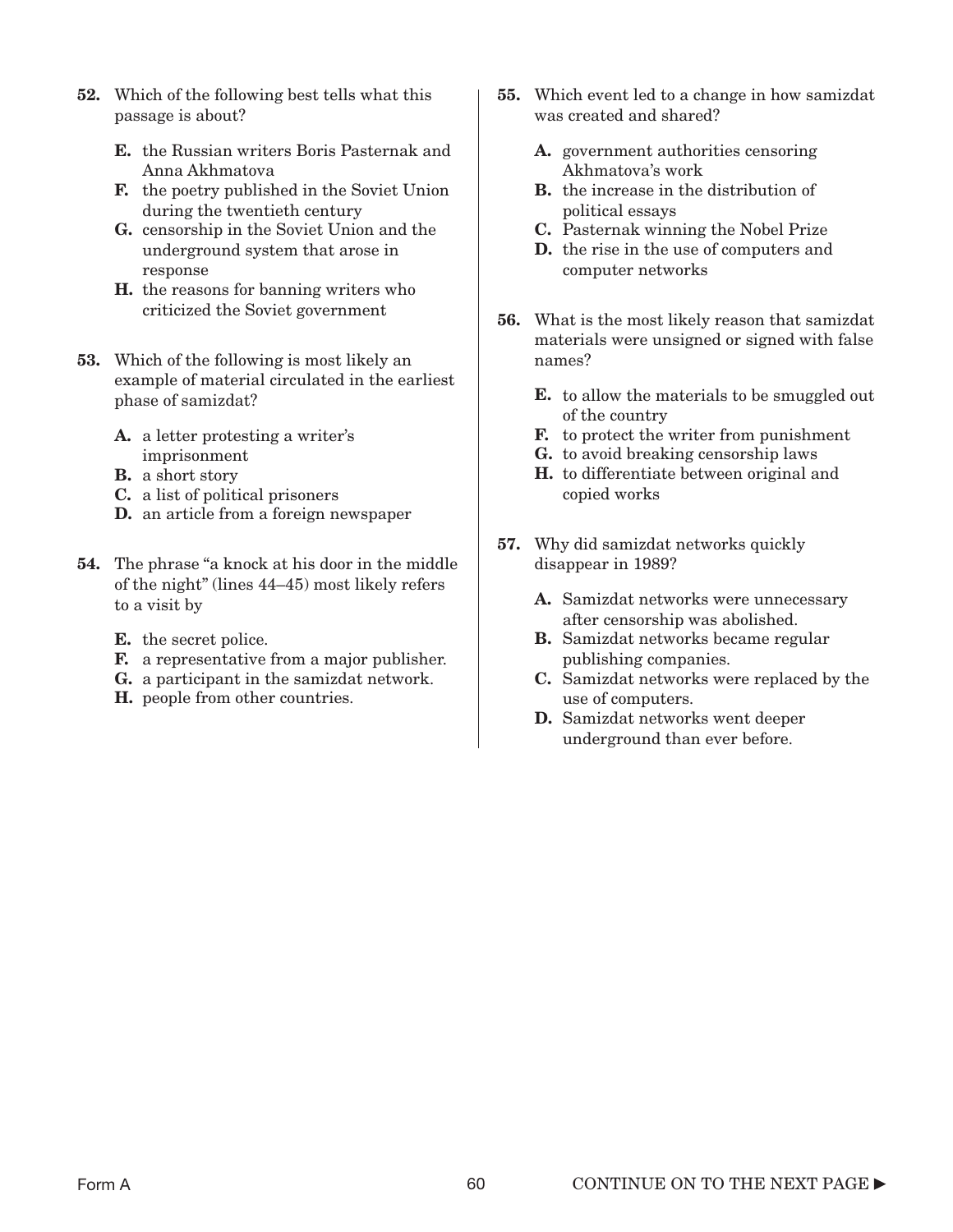PART 2 - MATHEMATICS

*Suggested Time — 90 Minutes*

### 57 QUESTIONS

#### **IMPORTANT NOTES**

- (1) Formulas and definitions of mathematical terms and symbols are not provided.
- (2) Diagrams other than graphs are not necessarily drawn to scale. Do not assume any relationship in a diagram unless it is specifically stated or can be figured out from the information given.
- (3) Assume that a diagram is in one plane unless the problem specifically states that it is not.
- (4) Graphs are drawn to scale. Unless stated otherwise, you can assume relationships according to appearance. For example, (on a graph) lines that appear to be parallel can be assumed to be parallel; likewise for concurrent lines, straight lines, collinear points, right angles, etc.
- (5) Reduce all fractions to lowest terms.

### **GRID-IN PROBLEMS**

### QUESTIONS 58–62

**DIRECTIONS:** Solve each problem. On the answer sheet, write your answer in the boxes at the top of the grid. Start on the left side of each grid. Print only one number or symbol in each box. DO NOT LEAVE A BOX BLANK IN THE MIDDLE OF AN ANSWER. Under each box, fill in the circle that matches the number or symbol you wrote above. DO NOT FILL IN A CIRCLE UNDER AN UNUSED BOX.

58.



In the figure above, PQRS is a parallelogram. What is the value of x?

59. The owner of a tree farm plants pine trees and oak trees in a ratio of 8:3. How many oak trees are planted if 264 pine trees are planted?

60. For what value of *w* is  $4w = 2w - 8$ ?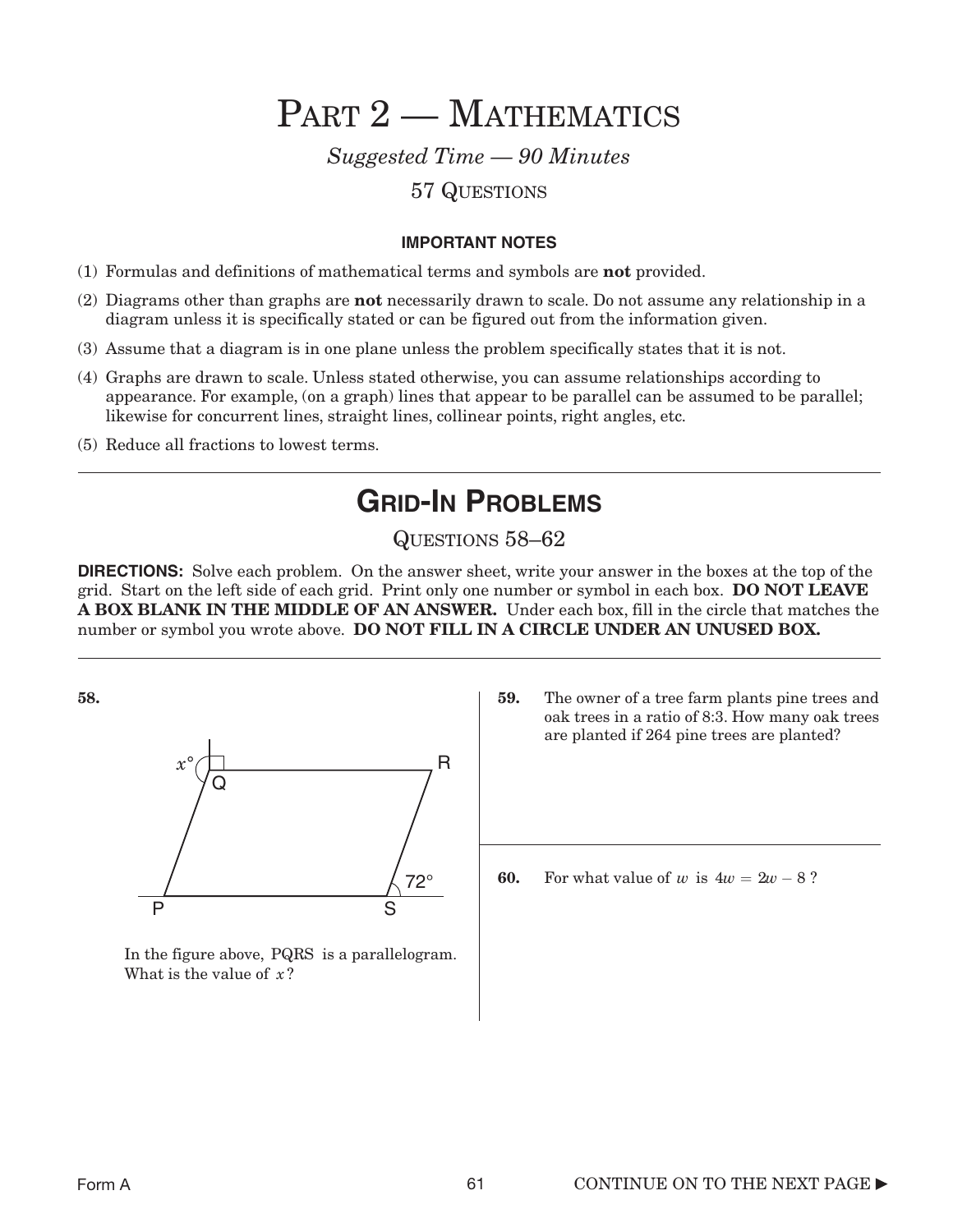- 61. A survey asked students what pets they have. Based on the results, the following statements are all true.
	- 20 students have cats.
	- 23 students have dogs.
	- 3 students have both dogs and cats.
	- 5 students have no dogs or cats.

How many students were surveyed?

**62.** The sum of two consecutive integers is  $-15$ . If 1 is added to the smaller integer and 2 is subtracted from the larger integer, what is the product of the two resulting integers?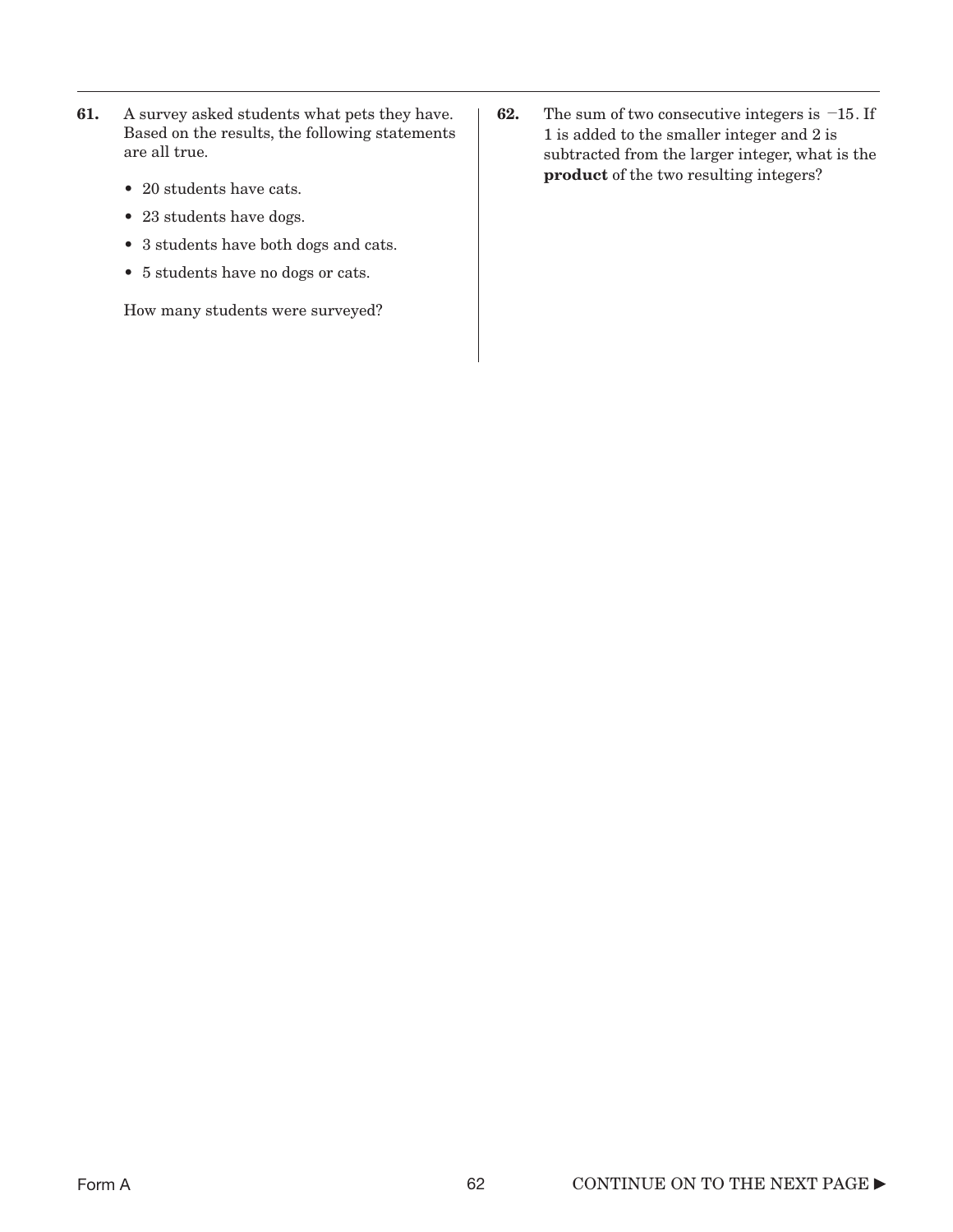## **MULTIPLE CHOICE PROBLEMS**

QUESTIONS 63–114

**DIRECTIONS:** Solve each problem. Select the best answer from the choices given. Mark the letter of your answer on the answer sheet. You can do your figuring in the test booklet or on paper provided by the proctor. DO NOT MAKE ANY MARKS ON YOUR ANSWER SHEET OTHER THAN FILLING IN YOUR ANSWER CHOICES.

- **63.** The set of possible values of  $m$  is  $\{5, 7, 9\}$ . What is the set of possible values of  $k$  if  $2k = m + 3$  ?
	- **A.**  $\{3, 4, 5\}$
	- **B.**  $\{4, 5, 6\}$
	- C. {8, 10, 12}
	- D. {10, 14, 18}
- 64. One bottle contains 500 milliliters of juice. How many liters of juice are there in 24 of these bottles?
	- E. 12 L
	- F.  $120 \text{ L}$  A.
	- **G.**  $1,200 \text{ L}$  **B.**
	- H. 12,000 L
- 65. In a certain school, course grades range from 0 to 100. Adrianna took 4 courses and her average course grade was 90. Roberto took 5 courses. If both students have the same sum of course grades, what was Roberto's average?
	- A. 72
	- B. 80
	- C. 90
	- D. 92
- 66. Jenny starts a game with twice as many marbles as Keiko. Jenny gives Keiko 5 marbles, but she still has 10 more than Keiko. How many marbles did Jenny have to start with?
	- E. 25 F. 30 G. 35 H. 40
- 67. In a scale diagram, 0.125 inch represents 125 feet. How many inches represent 1 foot?
	- C. 0.1 in. D. 0.12 in. A. 0.001 in. **B.** 0.01 in.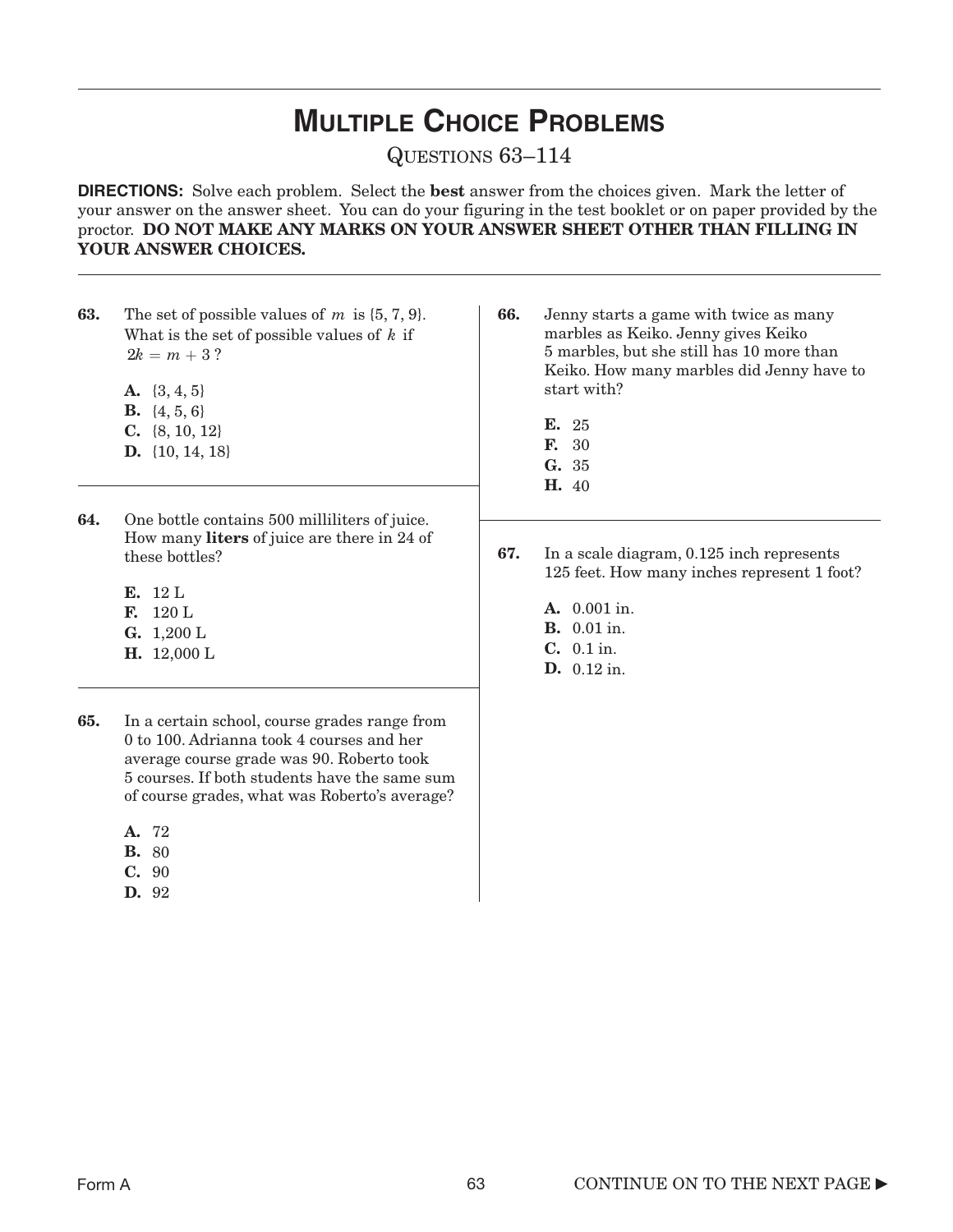68.

#### PEOPLE PER VEHICLE AT CHECKPOINT

| <b>Number of People</b> | Percent of      |
|-------------------------|-----------------|
| in Vehicle              | <b>Vehicles</b> |
|                         | 40%             |
| 2                       | 35%             |
| 3                       | 15%             |
| 4                       | 7%              |
| 5 or more               | 3%              |

A researcher recorded the number of people in each vehicle that passed through a checkpoint. The table above shows the percent distribution for the 420 vehicles that passed through the checkpoint yesterday morning. How many of the 420 vehicles contained at least 3 people?

- E. 42
- F. 63
- G. 105
- H. 315



In the pyramid above, each triangular face has the same area, and the base MNPQ is a square that measures 8 centimeters on each side. If the length of  $RS = 6$  centimeters, what is the surface area of the pyramid excluding the base?

- A. 48 sq cm
- **B.** 96 sq cm
- C. 128 sq cm
- **D.** 160 sq cm
- 70. The perimeter of a rectangle is 510 centimeters. The ratio of the length to the width is 3:2. What are the dimensions of this rectangle?
	- E. 150 cm by 105 cm
	- F. 153 cm by 102 cm
	- G. 158 cm by 97 cm
	- H. 165 cm by 90 cm

69.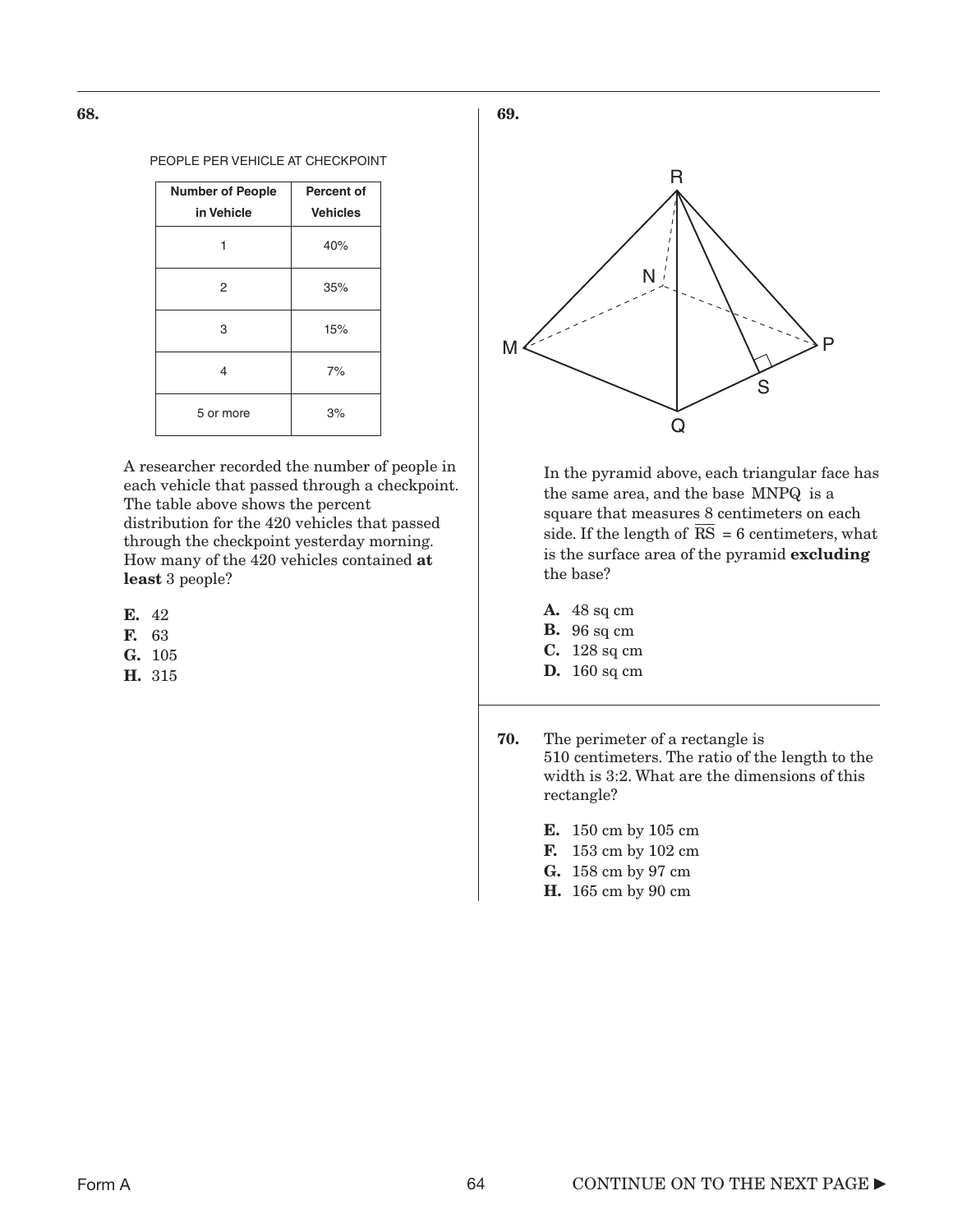71. Which number line below shows the solution to the inequality  $-4 < \frac{x}{2} < 2$ ?



**72.**  $1$  dollar = 7 lorgs  $1$  dollar =  $0.5$  dalt

> Kevin has 140 lorgs and 16 dalts. If he exchanges the lorgs and dalts for dollars according to the rates above, how many dollars will he receive?

E. \$28

- F. \$52
- G. \$182
- H. \$282
- 73. A box of colored pencils contains exactly 6 red pencils. The probability of choosing a red pencil from the box is  $\frac{2}{5}$ . How many of the pencils in the box are not red? 7
	- A. 5
	- B. 15
	- C. 21
	- D. 30
- **74.** The sum of the numbers  $x$ ,  $y$ , and  $z$  is 50. The ratio of x to y is 1:4, and the ratio of y to  $z$  is 4:5. What is the value of  $y$ ?
	- E. 4
	- F. 8 G. 10
	- H. 20

75.



What is the area of the shaded region in the graph above?

- A. 0.25 square unit
- **B.** 0.5 square unit
- C. 1 square unit
- D. 1.5 square units
- 76. In Centerville, 45% of the population is female, and 60% of the population commutes to work daily. Of the total Centerville population, 21% are females who commute to work daily. What percentage of the total Centerville population are males who do not commute to work daily?
	- E. 15%
	- F. 16%
	- G. 24%
	- H. 39%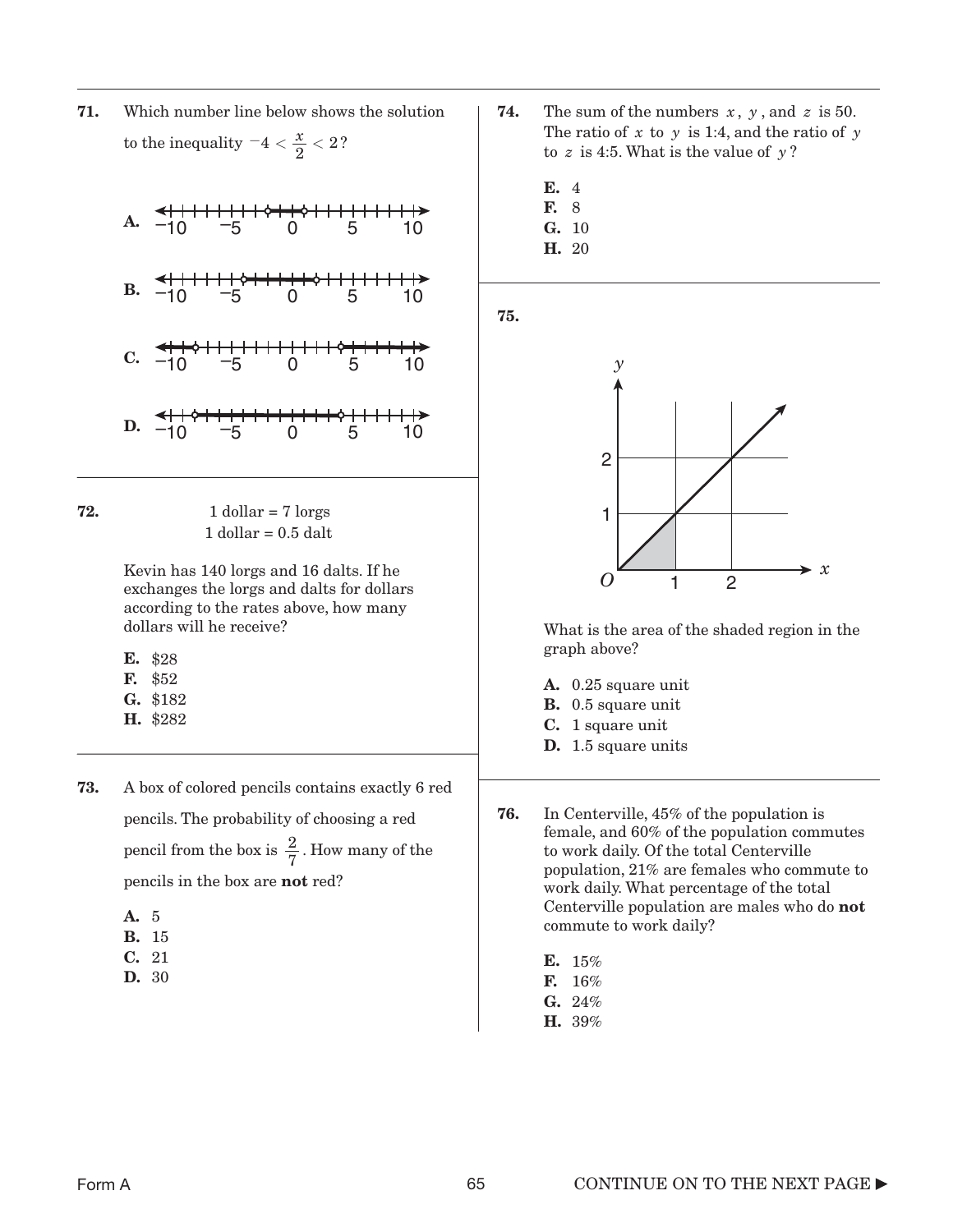- 77. Mrs. Cranston bought five bottles of water for \$0.90 each and 8 pounds of meat. She paid a total of \$26.90 for these items, not including tax. What was the price per pound of the meat?
	- A. \$2.80
	- B. \$3.25
	- C. \$14.40
	- D. \$22.40
- 78. In a sample of 10 cards, 4 are red and 6 are blue. If 2 cards are selected at random from the sample, one at a time without replacement, what is the probability that both cards are not blue?

$$
E. \quad \frac{2}{15}
$$

$$
F. \quad \frac{4}{25}
$$

$$
G. \ \ \frac{3}{10}
$$

$$
H. \ \frac{1}{3}
$$

**79.**  $1 \text{ sind} = 4 \text{ lorges}$  $2$  plunks =  $5$  dalts  $5 \text{ sinds} = 2 \text{ harps}$  $1$  plunk =  $3$  harps

> A nation has five types of coins: sinds, dalts, lorgs, harps, and plunks. The relationship between the coins is shown above. Which coin is most valuable?

- A. sind
- B. dalt
- C. harp
- D. plunk

80.

#### SCORES ON MATH QUIZ

| <b>Score</b> | <b>Number of Students</b> |
|--------------|---------------------------|
| 85           | 4                         |
| 75           | 4                         |
| 65           | 2                         |

What is the mean score of the 10 students in the table above?

E. 22.5 F. 75 G. 77 H. 85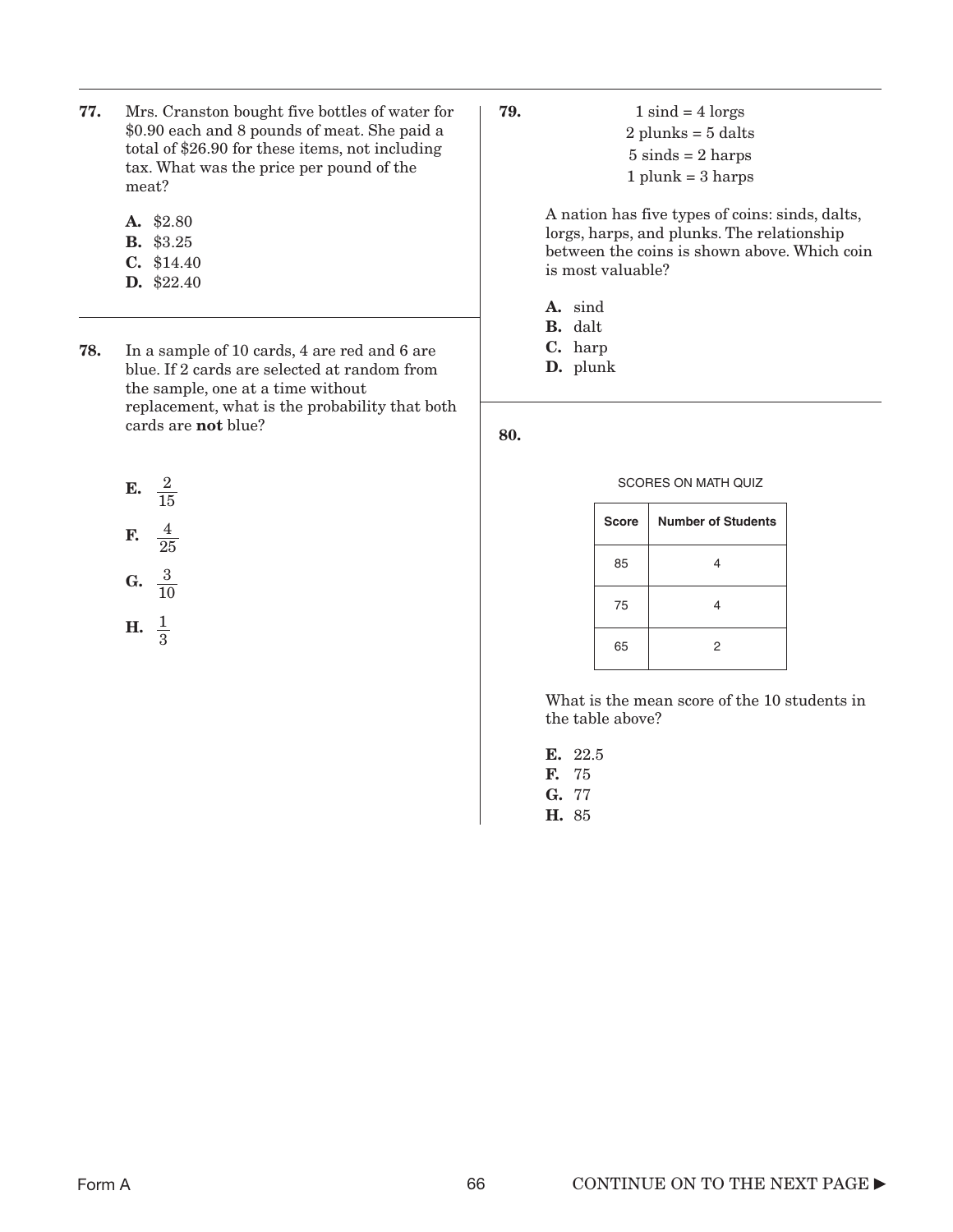



- E. 30
- F. 35
- G. 39
- H. 44
- 83. In a scale drawing of a triangular banner, one side measures 16 centimeters and the other two sides each measure 12 centimeters. On the actual banner, these two sides each measure 36 feet. What is the length of the remaining side of the actual banner?
	- A. 16 ft
	- B. 32 ft
	- C. 40 ft
	- D. 48 ft
- 84. The faculty of a certain four-year college consists of 179 teachers. There are 663 first-year students. The student-to-faculty ratio for the entire college is 15 to 1. What is the total number of second-, third-, and fourth-year students?
	- E. 1,989
	- F. 2,022
	- G. 2,652
	- H. 2,685
- 85.

$$
2\frac{1}{5} + 3\frac{3}{10} + 4\frac{2}{5} + 5\frac{1}{2}
$$

What is the value of the expression shown above?

**A.** 
$$
14\frac{7}{20}
$$
  
**B.**  $14\frac{2}{5}$   
**C.**  $15\frac{7}{20}$   
**D.**  $15\frac{2}{5}$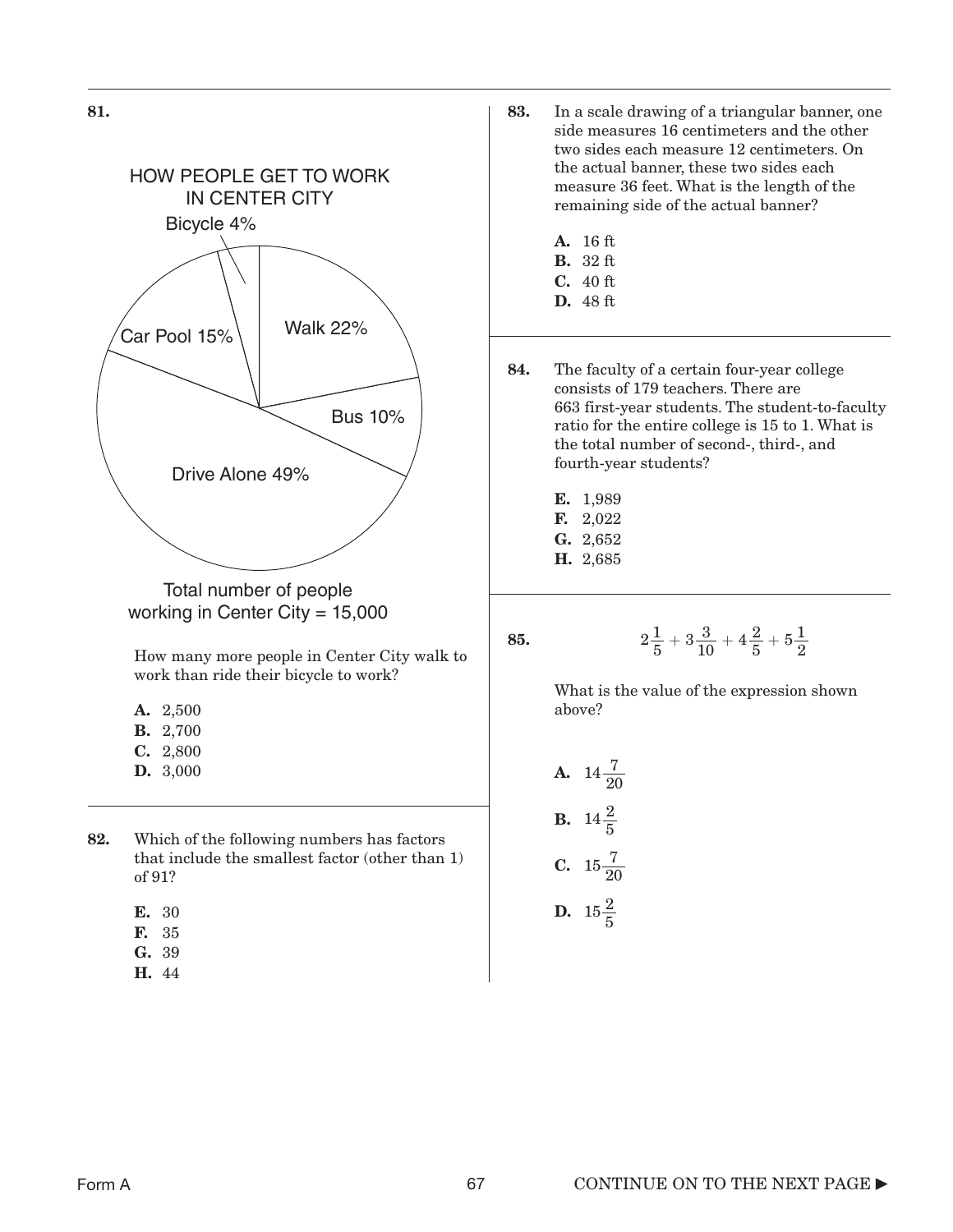- 86. A car is traveling 55 miles per hour, and 1 mile = 5,280 feet. Which of the following calculations would give the car's speed in feet per second?
	- **E.**  $\frac{55 \cdot 5{,}280}{1}$

1

- **F.**  $\frac{55 \cdot 5{,}280}{3{,}600}$ 3,600
- G.  $\frac{55 \cdot 3,600}{5000}$ **H.**  $\frac{55 \cdot 5,280}{60}$ 5,280 60
- **87.** Today, Tien's age is  $\frac{1}{4}$  of Jordan's age. In 2 years, Tien's age will be  $\frac{1}{2}$  of Jordan's age. How old is Jordan today? 4 3
	- A. 4 years old
	- B. 6 years old
	- C. 12 years old
	- D. 16 years old
- 88. How many positive even factors of 48 are greater than 24 and less than 48?
	- E. 0
	- F. 1
	- G. 2
	- H. 12
- 89. The least of 5 consecutive integers is *l*, and the greatest is g. What is the value of  $\frac{l+g}{g}$  in terms of *l*? 2
	- A. 2*l*
	- B. 3*l*
	- $C. \t l + 2$
	- **D.**  $l + 5$
- 90. Johan leased a car for three years. He paid a one-time fee of \$1,000, and an additional \$300 per month for the full three years. At the end of the three years, what is the total amount Johan paid for leasing this car?
	- E. \$1,900 F. \$4,600 G. \$10,800 H. \$11,800
- 91. There are 6 different cookies on a plate. Aiden will choose 2 of these cookies to pack in his lunch. How many different pairs of 2 cookies can he choose from the 6?
	- A. 12 B. 15 C. 30 D. 36
- 92. For a presentation, Deion can create 5 slides in 20 minutes, working at a constant rate. Kyra can create 3 slides in 10 minutes, working at her own constant rate. What is the total number of slides the two of them can create in one hour?
	- E. 16
	- F. 30
	- G. 33
	- H. 55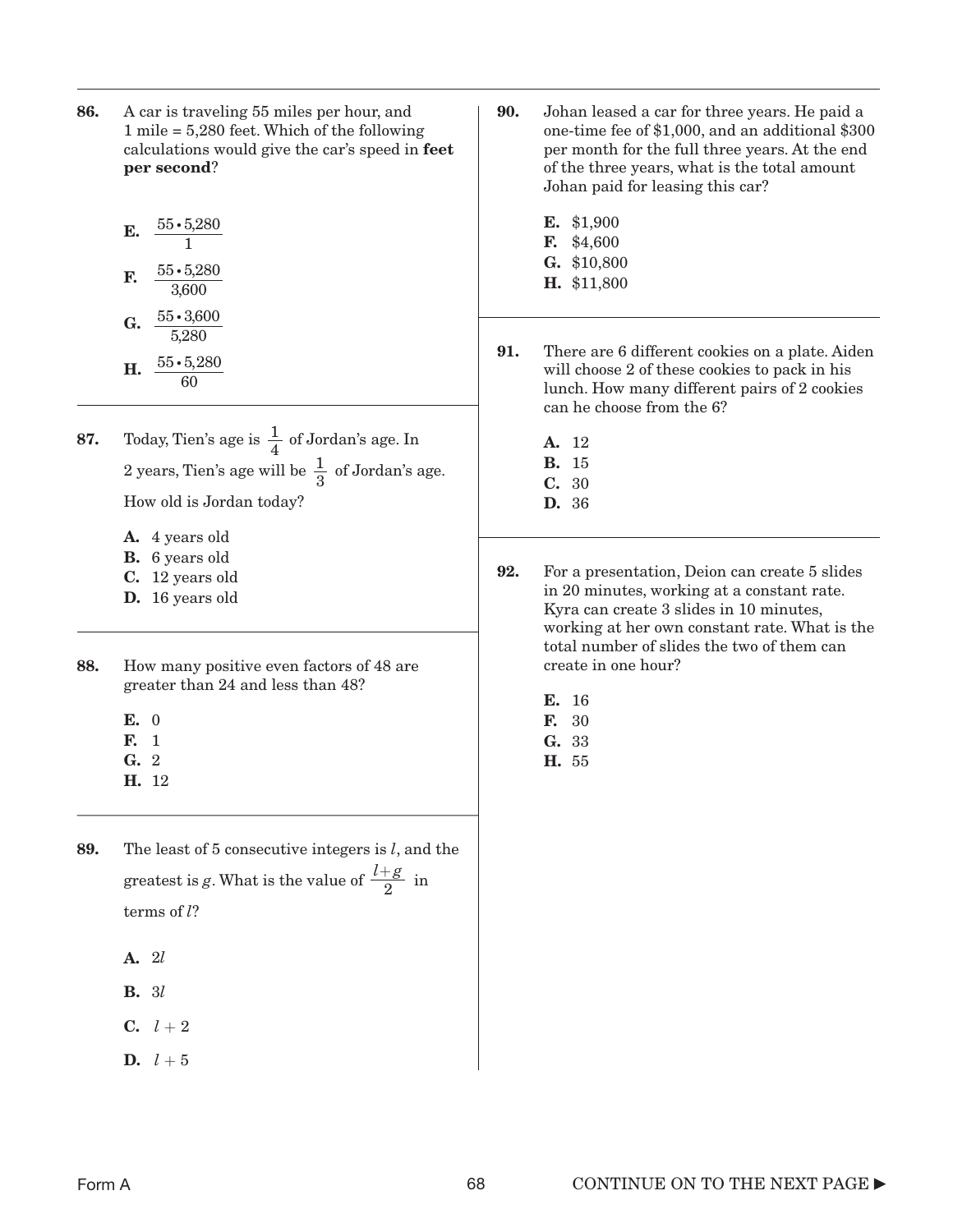93.



On the number line above,  $LN = \frac{1}{8}$ . Point M (not shown) is located between point L and point N. Which value below is a possible value for M?

- A. 4.26 B. 4.31 C. 4.35 D. 4.58
- 94. An unmarked straight stick will be laid end over end to measure a distance of exactly 72 feet. The same stick will be used in the same way to measure a distance of exactly 30 feet. What is the length of the longest possible stick that can be used for both measurements?
	- E. 3 ft
	- F. 4 ft
	- G. 6 ft
	- H. 8 ft

95. Ryan must read 150 pages for school this weekend. It took him 30 minutes to read the first 20 pages. At this rate, how much additional time will it take him to finish the reading?

**A.** 
$$
2\frac{1}{6}
$$
 hr  
\n**B.**  $3\frac{1}{4}$  hr  
\n**C.**  $3\frac{3}{4}$  hr  
\n**D.**  $7\frac{1}{2}$  hr

**96.** Suppose  $M = \frac{w}{q}$ ,  $N = \frac{y}{q}$ , and  $w, x, y$  and do not equal 0. What is  $\frac{M}{N}$  in terms of and ? *z*  $M = \frac{w}{x}$ ,  $N = \frac{y}{z}$ , and  $w, x, y$ , and  $z$  $\frac{M}{N}$  in terms of  $w, x, y$ ,

| Е. | wx<br>νz        |
|----|-----------------|
| F. | wy<br>xz        |
| G. | wz<br>$x\gamma$ |
| Н. | ху<br>wz        |

- 97. In the set of consecutive integers from 12 to 30, inclusive, there are four integers that are multiples of both 2 and 3. How many integers in this set are multiples of neither 2 nor 3?
	- A. 5
	- B. 6
	- C. 13 D. 15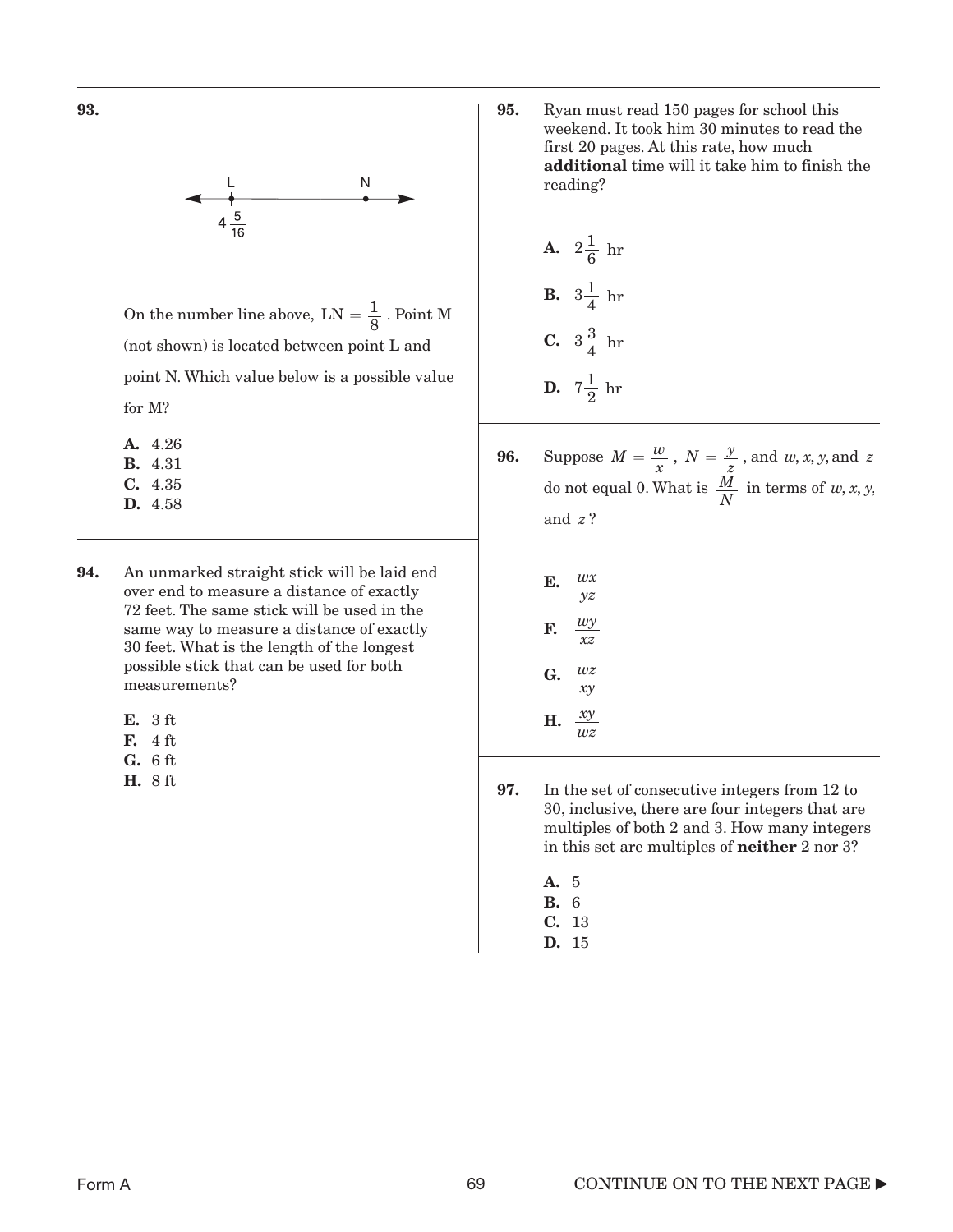

- H. City R
- 99. A box contains 5 strawberry candies, 3 banana candies, and 2 orange candies. If Braden selects 2 candies at random from this box, without replacement, what is the probability that both candies are **not** banana?

**A.** 
$$
\frac{1}{15}
$$
  
**B.**  $\frac{9}{100}$   
**C.**  $\frac{7}{15}$   
**D.** 49

D.  $\frac{49}{100}$ 

100.

$$
\frac{w}{x} = \frac{y}{z}
$$

In the equation above,  $w, x, y$ , and  $z$  are positive numbers. Which of these is equal to ? *z*



101.



On the number line above, points W*,* X*,* Y, and Z are integers, and  $WX:XY:YZ = 4:2:3$ . What is the value of WY?

- A. 8 B. 11 C. 12 D. 18
- 102. A metal plate used in an electronic device must have a thickness of 0.02 inch, with an allowable error of 1 percent. What is the greatest allowable thickness of the metal plate?
	- E. 0.0002 in.
	- F. 0.02 in.
	- G. 0.0202 in.
	- H. 0.03 in.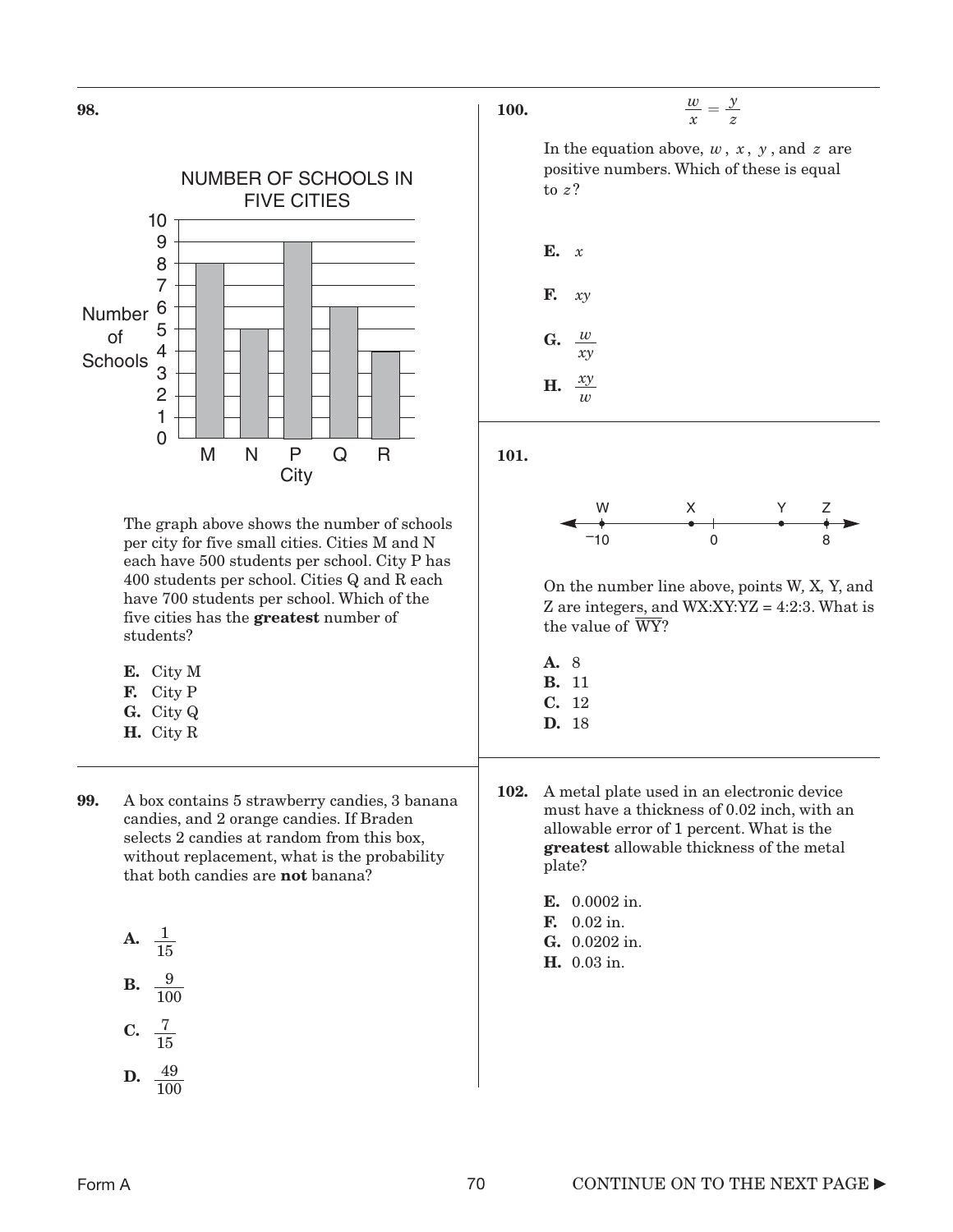103.

#### SCORES ON BIOLOGY TEST

| <b>Section</b> | <b>Lowest Score</b> | Range |
|----------------|---------------------|-------|
|                | 65                  | 28    |
| Н              | 62                  | 25    |
| Ш              | 67                  | 22    |

Mr. Blake's biology class is divided into three sections. The same test was given to each section. The table above shows both the lowest score and the range of scores on this test for each section. What is the overall range of all scores in all three sections?

- A. 25
- B. 27
- C. 28
- D. 31
- **104.** If  $3n$  is a positive even number, how many odd numbers are in the range from 3*n*  $up to and including 3n + 5?$ 
	- E. 2
	- F. 3
	- G. 4
	- H. 5

105.

$$
\frac{10}{13} = 0.\overline{769230}
$$

In the infinitely repeating decimal above, 7 is the first digit in the repeating pattern. What is the 391st digit?

- A. 0
- B. 3
- C. 6
- D. 7
- 106. A car travels at 4,400 feet per minute. The radius of each tire on the car is 1 foot. How many revolutions does one of these tires make in 1 minute? (Use the approximation  $\frac{22}{5}$  for  $\pi$  .) 7 E. 700 F. 1,925
	- G. 13,828 H. 15,400
- 107.  $100(2+0.1)^2-100=$ 
	- A. 101 B. 200 C. 301 D. 341
- 108. A sports store has a container of handballs: 4 blue, 5 red, 8 yellow, 9 white, and 11 green. If one ball is picked from the container at random, what is the probability that it will be yellow?

**E.** 
$$
\frac{1}{37}
$$
  
\n**F.**  $\frac{1}{8}$   
\n**G.**  $\frac{8}{37}$   
\n**H.**  $\frac{8}{29}$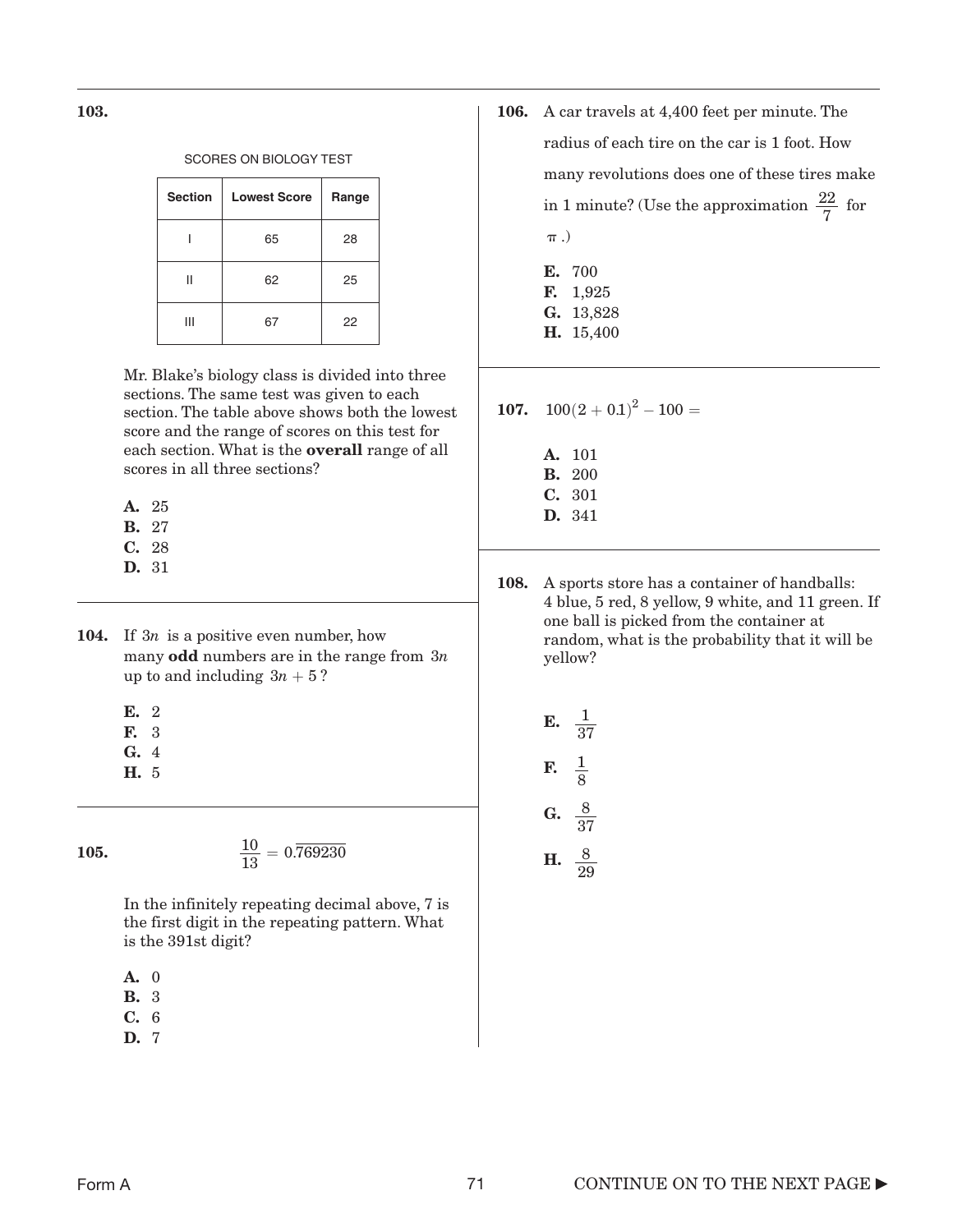- 109. Each week, Leon has fixed expenses of \$1,250 at his furniture shop. It costs him \$150 to make a chair in his shop, and he sells each chair for \$275. What is Leon's profit if he makes and sells 25 chairs in 1 week?
	- A. \$1,875
	- B. \$2,500
	- C. \$3,125
	- D. \$4,375
- 110. Using the approximation 2.54 centimeters = 1 inch, how many centimeters are in 4 feet 7 inches?
	- E. 21.65 cm
	- F. 119.38 cm
	- **G.** 121.92 cm **B.**
	- H. 139.70 cm





On the number line above,  $JK = 3\frac{1}{2}$ ,  $JM = 9\frac{3}{4}$ , and  $LM = 1\frac{1}{8}$ . What is the position of point L?

A.  $5\frac{1}{8}$ **C.**  $5\frac{1}{2}$ **D.**  $6\frac{1}{4}$  $5\frac{1}{4}$ 

112. If  $4x - 3y = 12$ , what is *x* in terms of *y*?

**E.**  $x = \frac{3}{4}y + 12$ **F.**  $x = -\frac{3}{4}y + 12$ **G.**  $x = \frac{3}{4}y + 3$ **H.**  $x = -\frac{3}{4}y + 3$